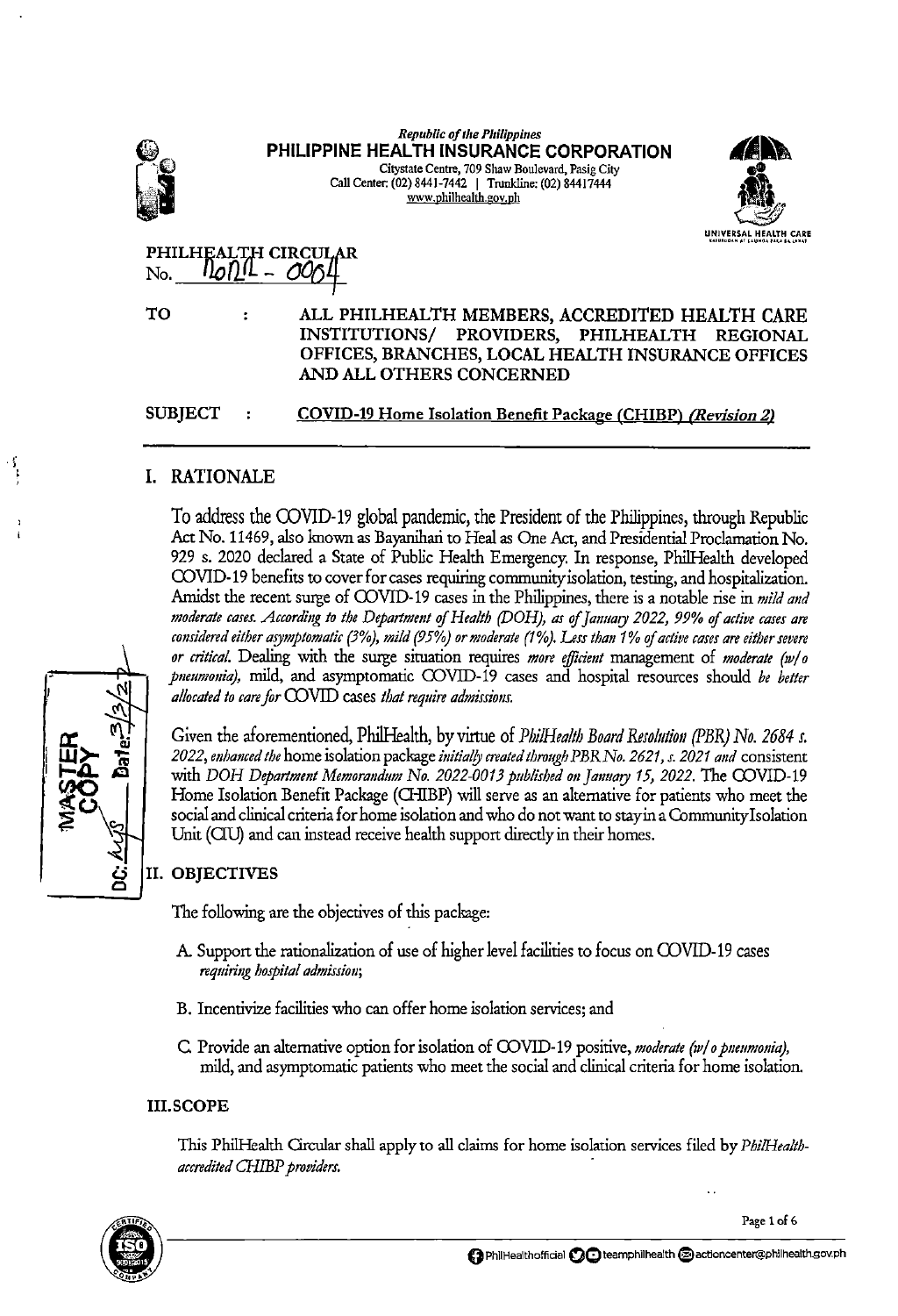## IV. DEFINITION OF TERMS

- A Asymptomatic- any patient who tested positive for RT-PCR but with no signs and symptoms of COVID-19 disease
- B. Barangay Health Emergency Response Team  $(BHERT)^1$  a team established by Department of the Interior and Local Govermnent (DILG) MC No. 2020-023 to help implement local prevention and mitigation, preparedness and response measures for COVID-19.
- C Community Isolation Units (CIUs)'- DOH certified publicly or privately-owned nonhospital facilities set-up in coordination with or by the national government or local government units to serve as quarantine facilities for COVID-19 cases, based on DOH guidelines. Examples of CIUs include LIGTAS COVID Centers and Mega LIGTAS COVID Centers.
- D. Health Facility (HF)<sup>3</sup> *Facilities which can either be* public or private, devoted primarily to the provision of services for health promotion, prevention, diagnosis, treatment, rehabilitation and palliation of individuals suffering from illness, disease, injury, disability, or deformity, or in need of obstetrical or other medical and nursing care.
- E. Isolation<sup>4</sup> the separation of ill or infected persons from others to prevent the spread of infection or contamination.
- F. Mild COVID-195 *COVID-19 case with* no pneumonia or hypoxia/desaturation, acute onset of fever and cough or any three or more of the following: fever, cough, coryza, sore throat, diarrhea, anorexia/nausea/vomiting, loss of sense of smell or taste, general weakness/body malaise/ fatigue, headache, myalgia.
- G. Moderate COVID-19 w/o pneumonia<sup>5</sup> COVID-19 case with no pneumonia but with risk factors *for progression; elder/y (60 years old and above) and/ or with comorbidities*
- H. Pneumonia<sup>5</sup>- evidence of lower respiratory disease during clinical assessment (e.g. cough, fever plus crackles) *m1d/ or imaging (CXR, ultrasound, CT scan)*
- $-\frac{g}{g}$ I. Teleconsultation<sup>6</sup>-consultation done through telecommunications with the purpose being diagnosis or treatment of a patient, with the sites being remote from patient or physician.

## V. POLICY STATEMENTS

- A. Rules For Accreditation in Providing the COVID-19 Home Isolation Benefit Package (CHIBP)
	- 1. Phi!Health-accredited Community Isolation Units (OUs), Infirmaries, Hospitals, and

<sup>4</sup> Joint Administrative Order No. 2020-0001: Guidelines on Local Isolation and General Treatment Areas for COVID-19 cases (LIGTAS COVID) and the Community-based Management of Mild COVID-19 Cases *5 DOH Department Memorandum No. 2022-0002: https://doh.gov.ph/sites/defau/t/files/health-update/dc2022- 0002.pdf* .



<sup>1</sup> Joint Administrative Order No. 2020-0001: Guidelines on Local Isolation and General Treatment Areas for COVID-19 cases (LIGTAS COVID) and the Community-based Management of Mild COVID-19 Cases 2 Ibid

<sup>3</sup>*Republic Act No. 11223 or* The *Universal Health Care Act (UHC)*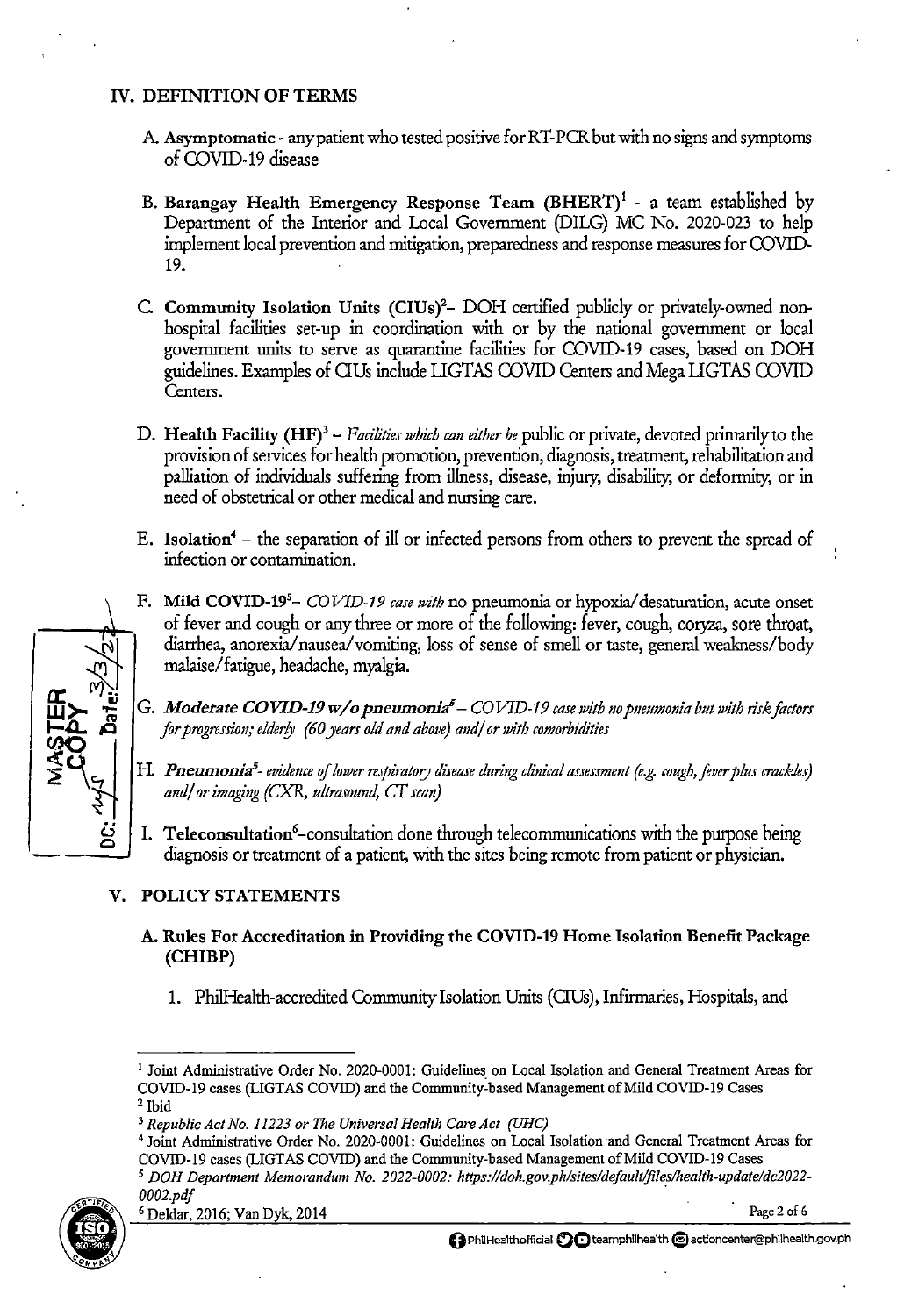Konsulta providers shall be allowed to provide the CHIBP.

- 2. Interested PhilHealth-accredited facilities shall submit additional documentary requirements as follows:
	- a. Completely filled-out *CHIBP Self-Assessment Tool (Annex A: CHIBP Self-*Assessment Tool);
	- b. Letter of Intent; (Annex B: Letter of Intent);
	- c. Signed Performance Commitment as CHIBP provider (Annex C: Performance Commitment);
	- d. Service Delivery Agreements (SDAs) and/or an Authorization Letter under the following conditions:
		- d.l Phi!Health Konsulta facilities and infirmaries shall include in their submission a signed SDA with a L1 to L3 hospital (Annex D: Certification of Service Delivery Agreement with a Referral Facility) for referral in accordance with PhilHealth policy on COVID-19 inpatient benefit or referral plan to include transportation arrangement;
		- d.2 If the PhilHealth-accredited facility intends to engage the services of a telemedicine provider, the facility shall submit a signed Certification of Service Delivery Support with the telemedicine provider (Annex E: Certification of Service Delivery Support with a Qualified Telemedicine Provider); and,
		- d.3 For facilities with no eClaims system (e.g. Konsulta providers), they should have an agreement with another Phi!Health-accredited provider that will file, submit claims and receive payments electronically on their behalf, in a way that is consistent with existing Phi!Health guidelines and procedures. The facility shall submit an authorization letter for the use of the eClaims system of their partner provider (Annex F: Authorization Letter for the Use of eClaims System).
- 3. A Health Facility (HF) previously accredited as a CHIBP provider shall indicate the GiiBP as one of its service capabilities in its Perfonnance Commitment upon filing of application for continuous accreditation.
- 4. A currently accredited HF not previously accredited as a CHIBP provider but with intention to provide the package shall submit an application for re-accreditation *and will* not be required to pay any additional accreditation fees. The accreditation of the CHIBP provider shall coincide with the accreditation of the HF.

## B. Benefit Package

- 1. The COVID-19 Home Isolation Benefit Package (CHIBP) shall include all identified services needed to effectively manage COVID-19 confirmed asymptomatic, mild and *moderate (without pneumonia)* cases needing isolation, based on existing relevant clinical practice guidelines and as approved by the Corporation (Annex G: COVID-19 Home Isolation Benefit Package Services).
- 2. Testing and inpatient services for COVID-19 patients shall be covered by other applicable COVID-19 case rates.

Page 3 of 6



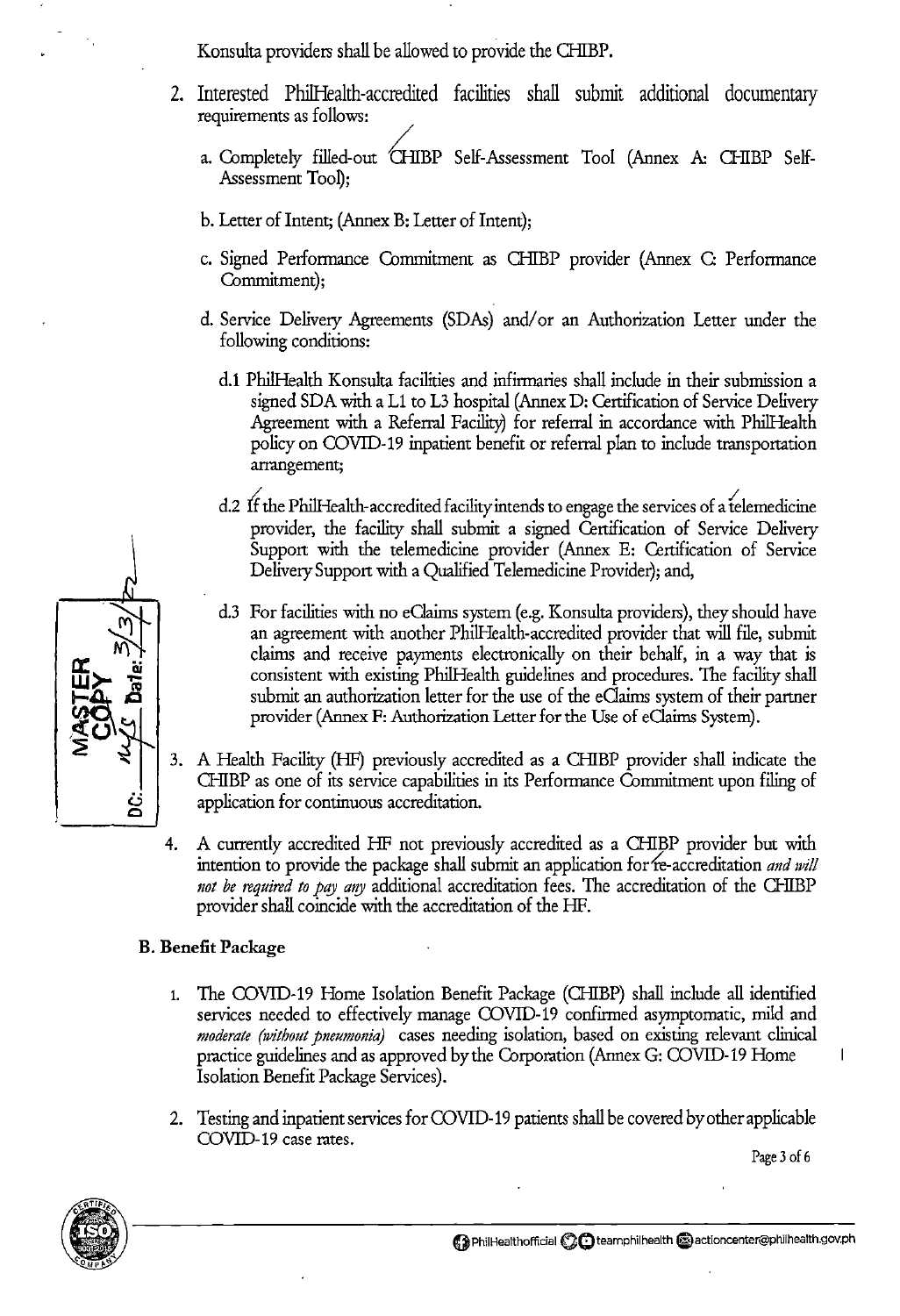- 3. The package shall be paid as a case rate *in the amount of Php* 5,917.00 (see Annex H: CHIBP Package Rate and Rules on Co-pay). *Any modifications in the package rate shall be released through a Phi/Health Advisory.*
- 4. Healthcare workers identified to be part of the Home Isolation Team (see Annex A) shall be provided additional incentives (i.e. hazard pay) by the accredited health care facility. *The CHIBP provider can use its Phi/Health income from providing the package to incentivize BHERTs and other support staff at the providers' discretion.*

## C. Availment of the Benefit Package for Home Isolation

- *1. NHIP beneficiaries with a positive* CO *VID-19 test result based on a Phi/Health approved cotifirmatory*  test shall be eligible to avail of the package as applicable based on PhilHealth Circular No. 2019-0010 *on Granting of Immediate Eligibility to Members.* 
	- a. *Filipinos who are not yet registered under the program shall be eligible to the Package; provided, that the member complete and submit an accomplished Phi/Health Member Registration Form (PMRF) for the issuance of the Phi/Health Identification Number (PIN) or inclusion of the dependent upon*  availing of the benefit package. The patient, through the provider, shall submit the accomplished PMRF.
	- b. *Eligibility to the bmefit package of a non-Filipino member or dependent shall be in accordance with*  the existing guidelines on the enrollment of foreign nationals whether employed or under the informal *economy program.*
- *2. Onfy results from Phi/Health-approved COVID-19 confirmatory test shall be accepted. Onfy tests with laboratory-generated results or a medical certificate (Annex I: Sample Medical Certificate) issued by the provider who administered the test within the applicable validity period (Annex G) shall be accepted as valid, unless otherwise indicated in a subsequent issuance.*
- 3. *To be eligible of the benefit, Phi/Health beneficiaries who are COVID-19 positive tested, through a CHmP provider, shall accomplish appropriate forms as evidmce that they meet* both the clinical and social criteria.
	- a. The beneficiary shall be assessed by *any of the following:* the BHERT, *the CHmP provider, or the Epidemiology and Suroeillance Unit of the LGU or its equivalent. They shall check whether the patient meets the clinical criteria* using an assessment form (Annex J: Assessment Checklist of Clinical Criteria for COVID-19 Home Isolation Benefit Package).
	- b. The beneficiary shall review and attest that they meet the social criteria for home isolation using an attestation form (Annex K: Patient Forms). The beneficiary shall submit the signed attestation form *prior receiving the home isolation kit.*
	- c. The required assessment *forms can* be downloaded and printed *by the provider or the patient through the Phi/Health Website.* The Phi!Health Regional Office *or* Local Health Insurance Office *can* provide the printed forms to Local Government Units *(LGU)* in anticipation of cases where affected *beneftciaries* are not able to download and print the form (Annex L: Patient Pathway and Benefit Availment Process).
- *4.* Eligible beneficiaries may check the Phi!Health website for the list of Q-IIBP providers. The period of isolation shall have to be in accordance with applicable guidelines issued by DOH with a *minimum period of supportive care determined l?J Phi/Health (Annex G).*
- s. In cases where the patient experiences clinical deterioration during the home isolation period, the facility shall refer the patient to a higher level facility in accordance with DOH <sup>Page 4</sup> of 6





 $\overline{\phantom{a}}$ 

() **PhiiHealthofficial C)Oteamphilhealth (i)actioncenter@phllhealth.gov.ph**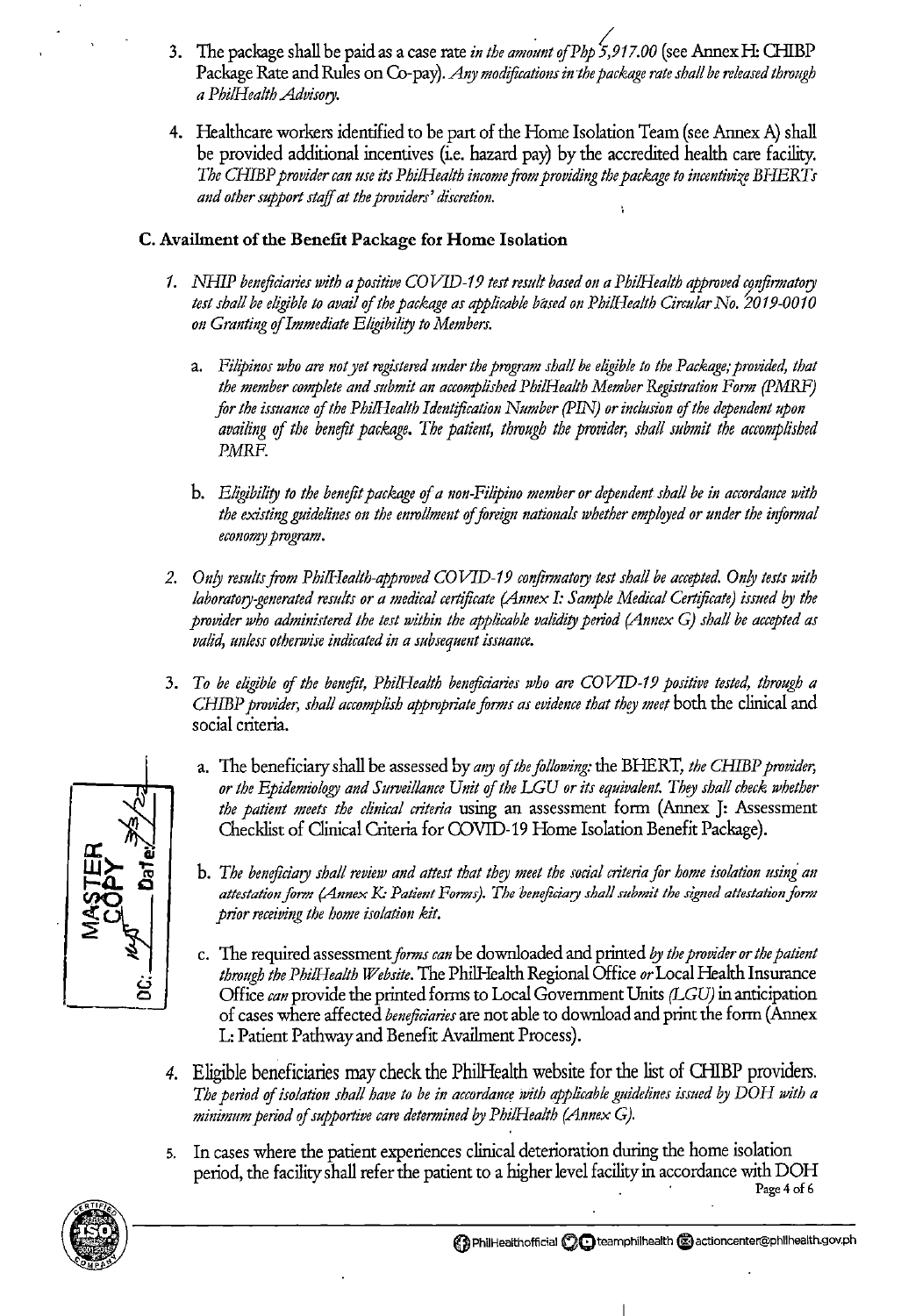standards and guidelines. The accredited PhilHealth facility may file for CHIBP claim for patients transferred to higher facilities due to clinical deterioration even if the period of isolation is *below the prescribed isolation period.* 

6. In the event that the patient expires due to COVID-19 in the course of home isolation, the accredited facility shall be eligible to file a claim for the CHIBP.

## *D. Claims Filing and Processing*

- 1. All CHIBP claims shall be submitted electronically with complete documentary requirements (Annex M: Claims Requirement).
- 2. Direct filing of claims by the beneficiaries shall not be allowed.
- 3. All claims submitted shall be processed by PhilHealth within sixty (60) calendar days from receipt of claim provided that all requirements are submitted.
- 4. The filing period for claims shall be subject to prevailing Phi!Health policies and guidelines including special privileges granted during fortuitous events.
- 5. daims with incomplete requirements or discrepancies shall be returned to the health facility (RTH) for compliance within 60 calendar days from receipt of notice.
- 6. The accredited facility may apply for motion for reconsideration for all denied claims based on existing Phi!Health policies.

## E. Rules on Consultation, Patient Monitoring, and Teleconsultation

- 1. Informed consent (Annex K) must be secured from patients. The health care providers must apprise patients of their rights and inform them of the risks and limitations of telemedicine at the start of each teleconsultation.
- **cc** ~ **iii w>-** .,\_ **1-4.** <sup>~</sup> The initial encounter to determine whether the patient is clinically eligible for home isolation shall be conducted by *any member of the home isolation team either* through face-toface consultations *or teleconsultations, at the discretion of the healthcare worker, in full recognition of the associated risks.*
- $\frac{1}{2}$ 3. *The policy* shall allow for subsequent consultations and daily monitoring (Annex N: Home Isolation Patient Monitoring Sheet) of patients for home isolation *to be conducted* through teleconsultation, either through telephony or video consultations, or through face-to-face *consultations, at the discretion* of *the provider.* 
	- 4. The provision of teleconsultations shall be done in accordance with prevailing DOH rules and guidelines in telemedicine practice (DOH-UP JMC 2020-0001) and shall be compliant with data privacy laws.

## F. Monitoring and Evaluation

- 1. All Phi!Health-accredited facilities claiming for this benefit package shall be subject to the rules on monitoring prescribed by Phi!Health.
- 2. Feedback mechanisms on the package implementation shall be established to address implementation issues and concerns.
- 3. PhilHealth shall conduct a periodic review of this policy and specific provisions shall be revised as needed. Page 5 of 6



 $\frac{1}{2}$ 

 $\mathbf{r}$ 

ٺي **0**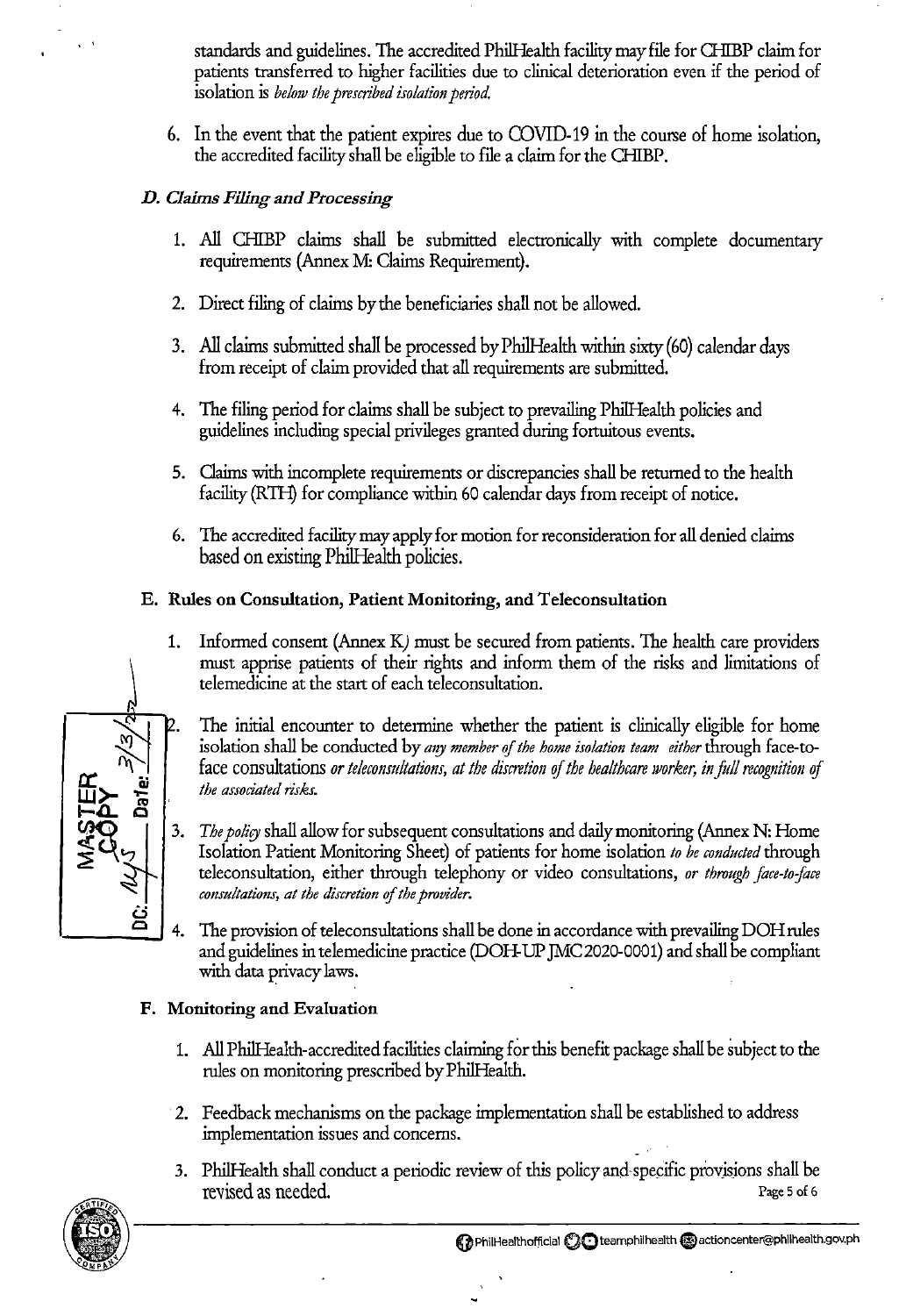4. The accredited facility shall keep the patient's medical chart and monitoring sheet. These records must be made available upon the request of Phi!Health.

#### G. Annexes *(to be posted on the PhilHealth website)*

- Annex A: CHIBP Self-Assessment Tool  $1.$
- $2.$ Annex B: Letter of Intent
- $3<sub>1</sub>$ Annex C: Performance Commitment
- Annex D: Certification of Service Delivety Agreement with a Referral Facility
- Annex E: Certification of Service Delivety Agreement with a Qualified Telemedicine  $5.$ Provider
- Annex F: Authorization Letter for the Use of eClaims System 6.
- Annex G: COVID-19 Home Isolation Benefit Package Services
- 8. Annex H: CHIBP Package Rate and Rules on Co-pay
- 9. Annex I: *Sample Medical Certificate*
- 10. Annex J: Assessment Checklist of Clinical Criteria for COVID-19 Home Isolation Benefit Package
- Annex K: *Patient Forms*
- 12. Annex L: Patient Pathway and Benefit Availment Process
- 13. Annex M: Claims Requirement
- 14. Annex N: Home Isolation Patient Monitoring Sheet

## VI. PENALTY CLAUSE

Any violation of this PhilHealth Circular, terms and conditions of the Performance Commitment, and all existing related Phi!Health Circulars and directives shall be dealt with accordingly.

*The non-deduction* of *Phi/Health benefits by the healthcare facility shall be suijected to validation, evaluation, and further action based on existing PhilHealth policies and quasi-judicial procedures.* 

## VII. TRANSITORY PROVISION

Manual submission of claims shall be allowed until such time that a notification of termination is released through a Phill-Jealth Advisory.

#### VIII. REPEALING CLAUSE

This policy *revises* Phi!Health Circular No. 2022-0002 titled "COVID-19 Home Isolation Benefit Package *(Revision 1).*"

#### IX. DATE OF EFFECTIVITY

This Phi!Health Circular shall take effect immediately after publication in any newspaper of general circulation or Official Gazette. A copy thereof shall. be deposited thereafter with the Office of the National Administrative Register at the University of the Philippines Law Center.

ATTY. DANTE A. GIERRAN, CPA<sub>e</sub> President and Chief Executive Officer (FCEO)

Date signed:  $0^3 6^3 - 20^3$ 

COVID-19 Home Isolation Benefit Package *(CHIBP)(Revision 2)* 





> •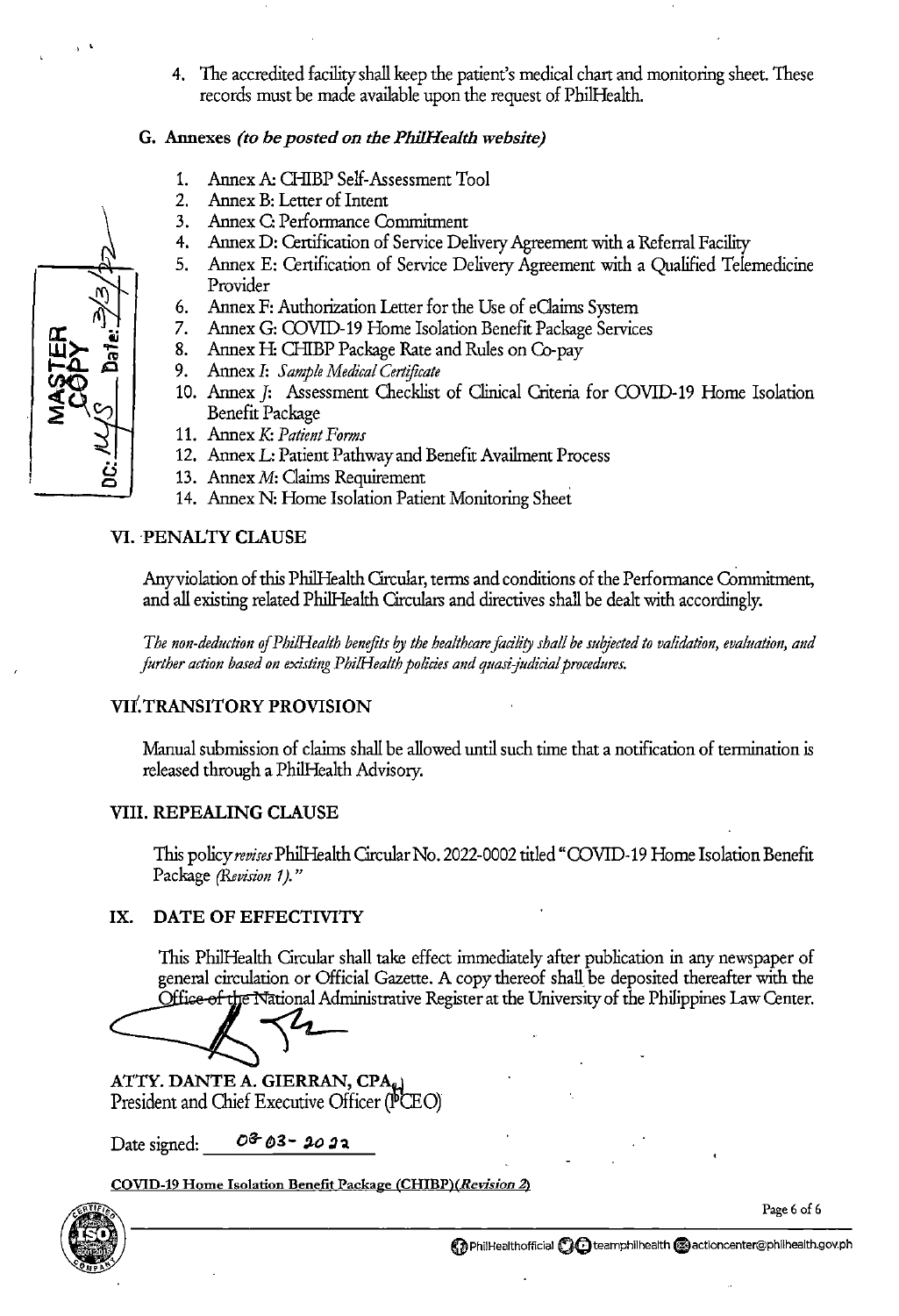Annex A: CHIBP Self-Assessment Tool



 $\epsilon_{\rm esc}$ 

 $\mathcal{L}_{\mathbf{q}}$ 

# Annex A: CHIBP Self-Assessn<br> **Republic of the Philippines**<br> **Republic of the Philippines**<br> **Republic of the Philippines**<br> **REPURANCE CORPORATION**<br>
Centre, 709 Shaw Boulevard, Pasig City<br>
(02) 441-7442 | Trunkline: (02) 441 **PHILIPPINE HEALTH INSURANCE CORPORATION Citystate Centre, 709 Shaw Boulevard, Pasig City**  Call Center: (02) 441-7442 I Trunkline: (02) 441-7444



#### PhiiHealth COVID 19 Home Isolation Benefit Package(CHIBP) Self-Assessment/ Accreditation Survey Tool for

| Ownership of Health Facility: [] Government<br>Date of Assessment: (MM/DD/YY): __________                                                                                                                                                                                                                                                                                                                                                                          | $\Box$ Private                                                                      |                     |                                                                                                                                                   |                                                                                                        |
|--------------------------------------------------------------------------------------------------------------------------------------------------------------------------------------------------------------------------------------------------------------------------------------------------------------------------------------------------------------------------------------------------------------------------------------------------------------------|-------------------------------------------------------------------------------------|---------------------|---------------------------------------------------------------------------------------------------------------------------------------------------|--------------------------------------------------------------------------------------------------------|
| Type of Health Facilities:<br>□ Infirmary OPD Dept. Section<br>PhilHealth Accreditation Number                                                                                                                                                                                                                                                                                                                                                                     | $\Box$ $\Box$<br>□ Konsulta Provider                                                |                     |                                                                                                                                                   |                                                                                                        |
| MINIMUM ACCREDITATION REQUIREMENTS                                                                                                                                                                                                                                                                                                                                                                                                                                 | Applicant<br>Please check<br>$(\sqrt{)}$ the box<br>corresponding<br>to your answer | PhilHealth Surveyor | Please mark with check<br>$(\forall)$ if present (indicate evidence<br>provided: photos, videos/virtual<br>observation), or mark with X if absent | <b>REMARKS</b>                                                                                         |
|                                                                                                                                                                                                                                                                                                                                                                                                                                                                    | Yes<br>No                                                                           | <b>Yes</b>          | No                                                                                                                                                |                                                                                                        |
| DOH license (for hospitals and infirmaries)<br>1.                                                                                                                                                                                                                                                                                                                                                                                                                  |                                                                                     |                     |                                                                                                                                                   |                                                                                                        |
| 2. Updated Signed performance commitment<br>3. Home Isolation Team - employed or contracted by the facility<br>3.1. Certification of Employment/Contract Arrangement<br>3.2. Telephone number.<br>4. Schedule of duties                                                                                                                                                                                                                                            |                                                                                     |                     |                                                                                                                                                   |                                                                                                        |
| 5. At least one (1) Physician with valid PRC License and with updated<br>PhilHealth Accreditation and at least one (1) Nurse with valid PRC<br>License                                                                                                                                                                                                                                                                                                             |                                                                                     |                     |                                                                                                                                                   | identify <sup>*</sup><br>details in the<br>declaration of<br>${\rm Home}$<br>Isolation<br>Benefit Team |
| 6. General Infrastructure of Provider (Provide evidence: Photos,<br>videos, virtual observation)<br>6.1. Dedicated room and IT equipment for daily operation<br>6.2. Functional Toilet (*for employees)<br>6.3. Fire safety provision                                                                                                                                                                                                                              |                                                                                     |                     |                                                                                                                                                   | $If \t $<br>any<br>ONE of the<br>items<br>$\mathbf{i}$ s<br>missing,<br>mark No.                       |
| 7. Home isolation kit (shall ensure availability once accreditation is<br>granted)<br>7.1. 1 liter 70% alcohol<br>7.2. Spcs. Face mask<br>7.3.1 pulse oximeter<br>7.4. 1 digital thermometer<br>7.5. Drugs and medications (18 pcs. Paracetamol, 12 pcs. Yagundi<br>tablets or equivalent, 6 sachets oral rehydration salts, 10 pcs<br>Vitamin D and 10 pcs Vitamin C, and Zinc or 2 bottles)<br>7.6. Authorization and Consent to Participate in Teleconsultation |                                                                                     |                     |                                                                                                                                                   |                                                                                                        |
| Rapid Antigen Test (shall ensure availability once accreditation is<br>8.<br>granted)<br>8.1. Trained staff to conduct Rapid Antigen Test*<br>8.2 Brand of RAT available:                                                                                                                                                                                                                                                                                          |                                                                                     |                     |                                                                                                                                                   | *in the<br>declaration of<br>Home<br>Isolation<br>Benefit Team                                         |
| <b>OTHER REQUIREMENTS</b><br>9.                                                                                                                                                                                                                                                                                                                                                                                                                                    |                                                                                     |                     |                                                                                                                                                   |                                                                                                        |
| Referral Plan - Functional referral system from the<br>community to higher level of health care facility, as applicable                                                                                                                                                                                                                                                                                                                                            |                                                                                     |                     |                                                                                                                                                   |                                                                                                        |
| Service Delivery Agreement (MOA/Contract) with referral<br>facility, as applicable<br>W                                                                                                                                                                                                                                                                                                                                                                            |                                                                                     |                     |                                                                                                                                                   |                                                                                                        |
| <b>Service Delivery Agreement with a qualified telemedicine</b><br>$rac{1}{2}$<br>provider (optional)                                                                                                                                                                                                                                                                                                                                                              |                                                                                     |                     |                                                                                                                                                   |                                                                                                        |
| $\overline{P_4}$<br>Health facility has functional medical record (CIU and<br>Konsulta providers only)                                                                                                                                                                                                                                                                                                                                                             |                                                                                     |                     |                                                                                                                                                   |                                                                                                        |

ا .<br>20

 $\begin{matrix} \vdots \\ \vdots \end{matrix}$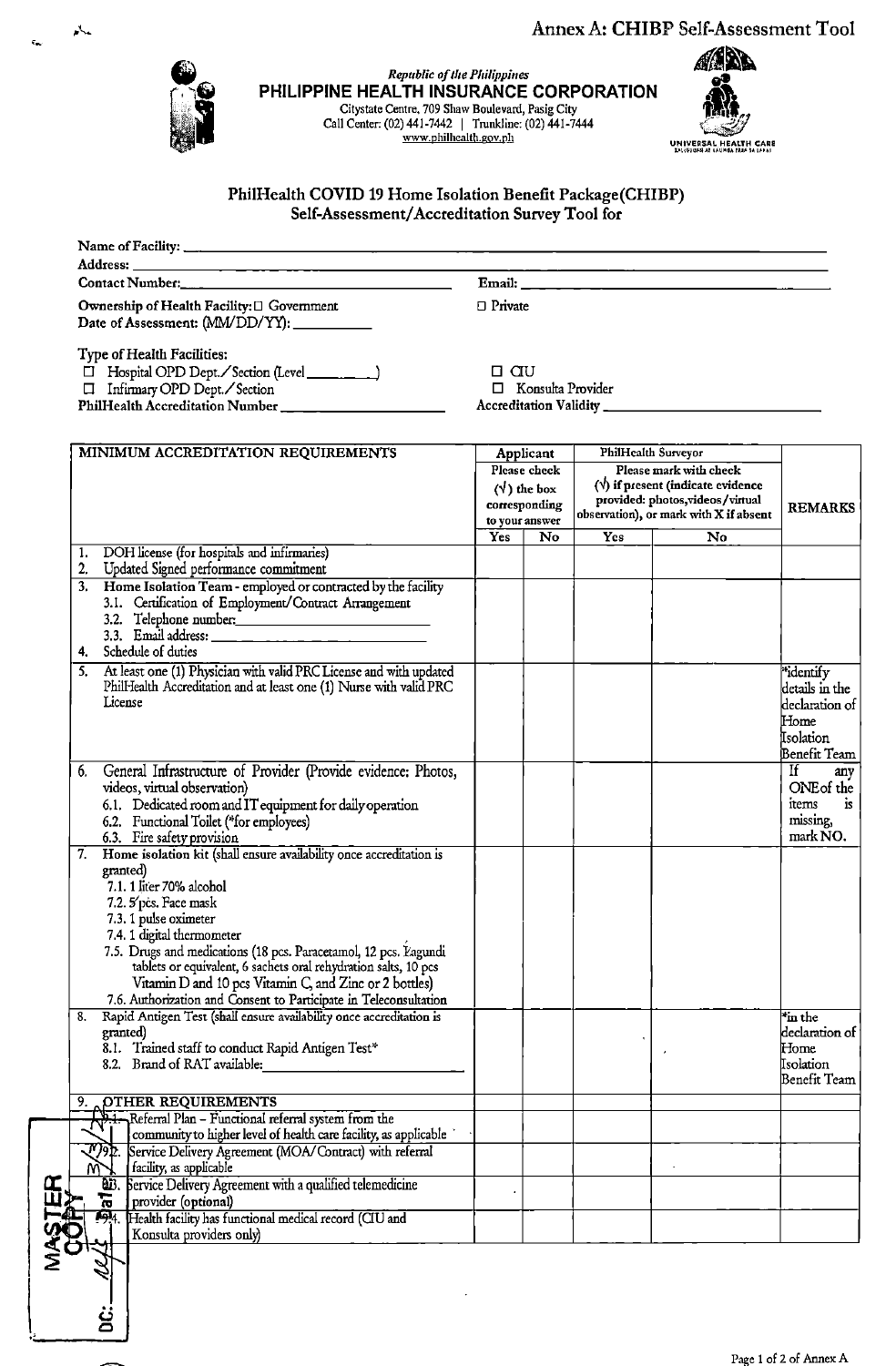|                | ä,<br>Home Isolation Benefit Team |  |         |                    |                                                        |                                 |  |
|----------------|-----------------------------------|--|---------|--------------------|--------------------------------------------------------|---------------------------------|--|
|                | No Healthcare workers   Name      |  |         | <b>PRC</b> License | <b>PhilHealth Accreditation</b><br>No. (If applicable) | Trained to conduct<br>RAT (Y/N) |  |
| $\mathbf{1}$   | Physician                         |  |         |                    |                                                        |                                 |  |
| $\overline{2}$ | Physician                         |  |         |                    |                                                        |                                 |  |
| 3              | Physician                         |  |         | $\bullet$          |                                                        |                                 |  |
| $\overline{4}$ | Physician                         |  |         |                    |                                                        |                                 |  |
| 5              | Physician                         |  |         |                    |                                                        |                                 |  |
| 6              | Nurse                             |  |         |                    |                                                        |                                 |  |
| $\overline{7}$ | Nurse                             |  |         |                    |                                                        |                                 |  |
| 8              | Nurse                             |  |         |                    |                                                        |                                 |  |
| 9              | Nurse                             |  |         |                    |                                                        |                                 |  |
| 10             | Nurse                             |  | $\cdot$ |                    |                                                        |                                 |  |

**Please append a secondary copy of the sheet if the space provided is not sufficient.** 

I HEREBY CERTIFY that the information provided in this form is complete, true and correct to the best of my knowledge.

FURTHER, I HEREBY ACKNOWLEDGE that I give my consent to PhiiHealth to collect, use and process my personal information. **I understand that my consent does not preclude the existence of other criteria for lawful processing of personal data, and does not waive any of my rights under the Data Privacy Act of 2012 and other applicable laws.** 

Prepared by:

•'.

Attested hy:

**Designation** 

Head of Facility/ Medical Director/ Chief of Hospital **(Signature over printed name and date signed)** 



Page 2 of 2 of Annex A



**A** philHealthofficial **(")** Theamphilhealth  $\epsilon$  actioncenter@phlihealth.gov.ph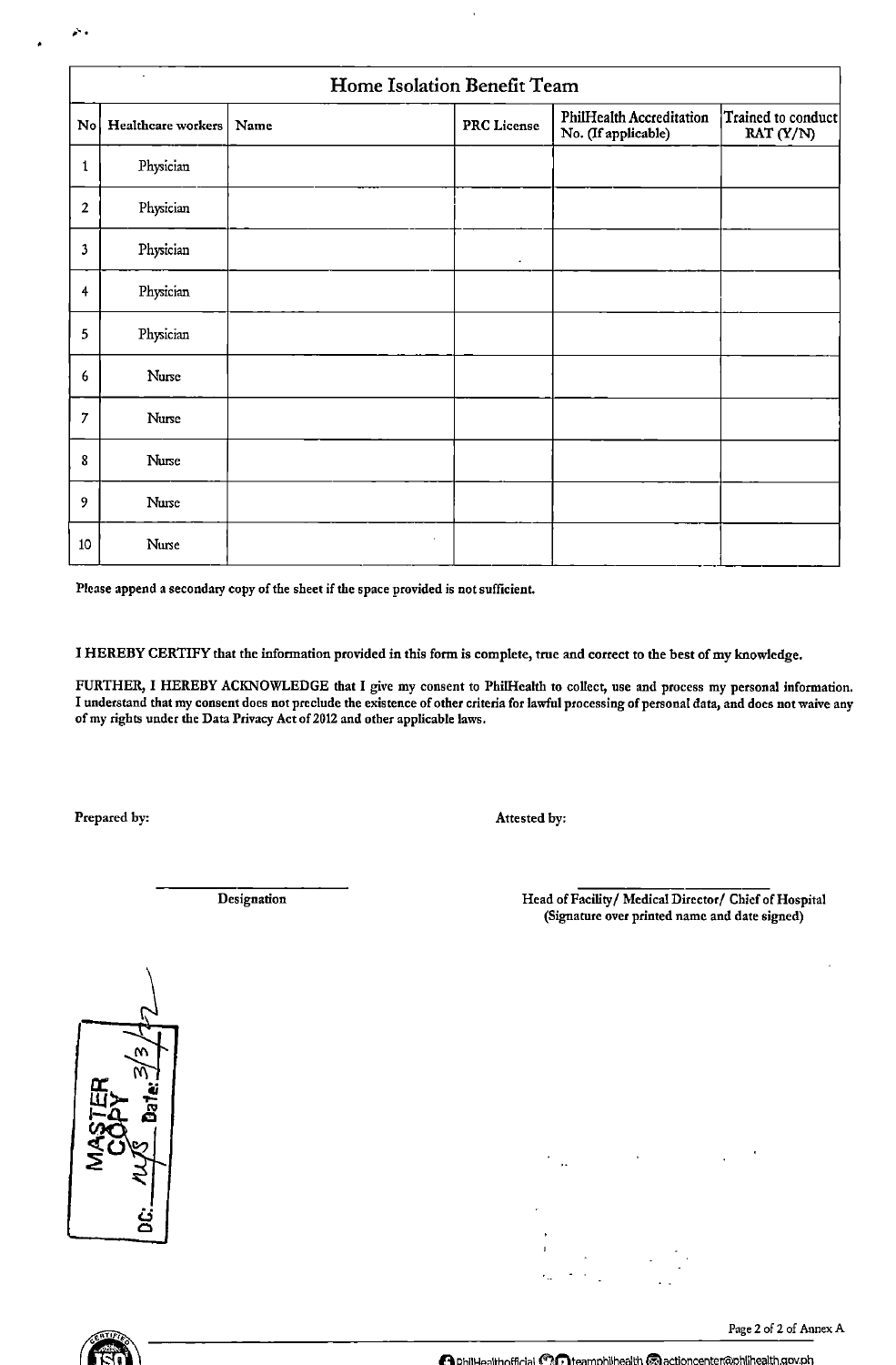

## **Annex B: Letter of Intent**

## HEALTHFAOLITY (HF) LOGO HF Name HF Address

## **LETTER OF INTENT**

(Name of Regional Vice President)

(Address of Phi!Health Regional Office)

RVP  $\blacksquare$ 

We, the  $\underline{\hspace{1cm}}$  (Name of HF) with address at  $\underline{\hspace{1cm}}$ is applying to become a provider of the COVID 19 Home Isolation Benefit Package (CHIBP).

We have read and understood the policies and guidelines on the CHIBP stated in the PhilHealth Circulars and other applicable Phi!Health issuances. We fully agree with the conditions set to qualify as an accredited CHIBP provider.

(Signature over Printed Name) Medical Director/Medical Center Chief/ Head of facility Name of Health Facility





Page 1 of 1 of Annex B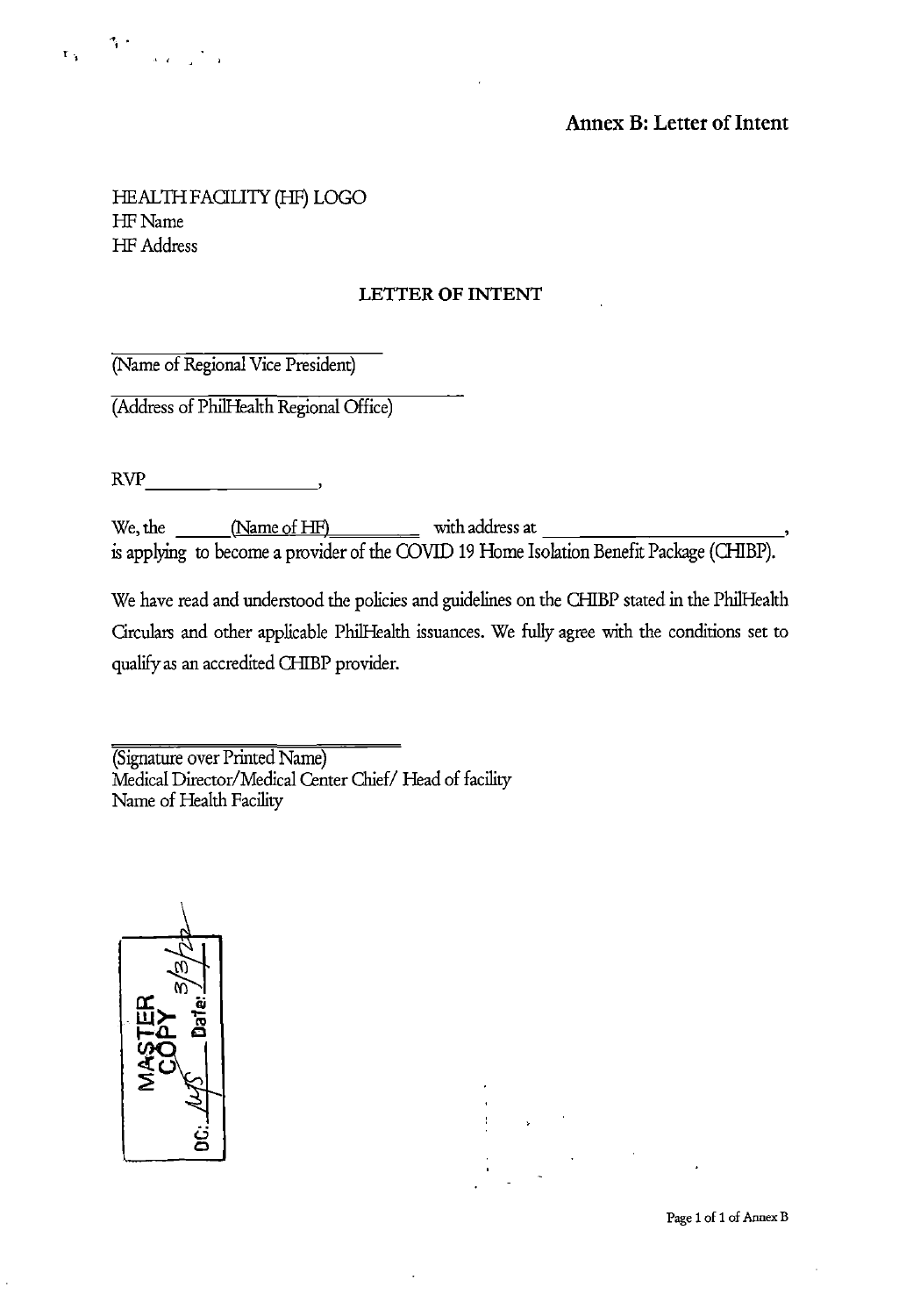## **Annex C: Performance Commitment**

*PCforHCis Ar&. 2018* 

(Lettcrhend of Henlthcare Provider)

Date:---------- **PHILIPPINE HEALTH INSURANCE CORPORATION**  17th Fir., City State Centre Bldg., Shaw Blvd., Fasig City

#### **SUBJECT** : Performance Commitment for HCI *(Rev 3)*

#### **Sir/Madam:**

To guarantee our commitment to the National Health Insurance Program (NHIP), we respectfully submit this Performance Commitment.

And for the purposes of this Performance Commitment, we hereby warrant the following representations:

#### **A. REPRESENTATION OF ELIGIBILITIES**

- 1. That we are a duly registered/licensed/ certified health care facility capable of delivering the services expected from the type of healthcare provider that we are applying for.
- 2. That we are a member in good standing of the Philippine Hospital Association. (for hospitals and infirmaries only).
- 3. a. For single HCI

|                            | That we are owned by                 |
|----------------------------|--------------------------------------|
| $\boldsymbol{\mathcal{N}}$ | and managed by                       |
|                            | and doing business under the name of |
| ٠.                         | with License/Certificate No.         |

**b. For Health Systems/ HCI groups** 

That the following facilities, as guaranteed by the heads of facilities listed in the following table, are capable of delivering the services expected from the type of healthcare provider that we are applying for:

| نخ | Name of Facility | Type of facility<br>(hospital, RHU/HC,<br>Birthing home/Lying-<br>in, ASC, dialysis clinic<br>(HD/PD), TB-DOTS,<br>ABTCs, DRTC, | Hospital<br>Level (if<br>applic-<br>able) | License<br>Number/<br>Certificate<br>Number (if<br>applicable) | Management<br>(if different<br>from the LGU |
|----|------------------|---------------------------------------------------------------------------------------------------------------------------------|-------------------------------------------|----------------------------------------------------------------|---------------------------------------------|
|    |                  | OHAT, etc.)                                                                                                                     |                                           |                                                                |                                             |

Ť

|<br>|<br>|  $\mathbf{r}$ 

Page 1 o£7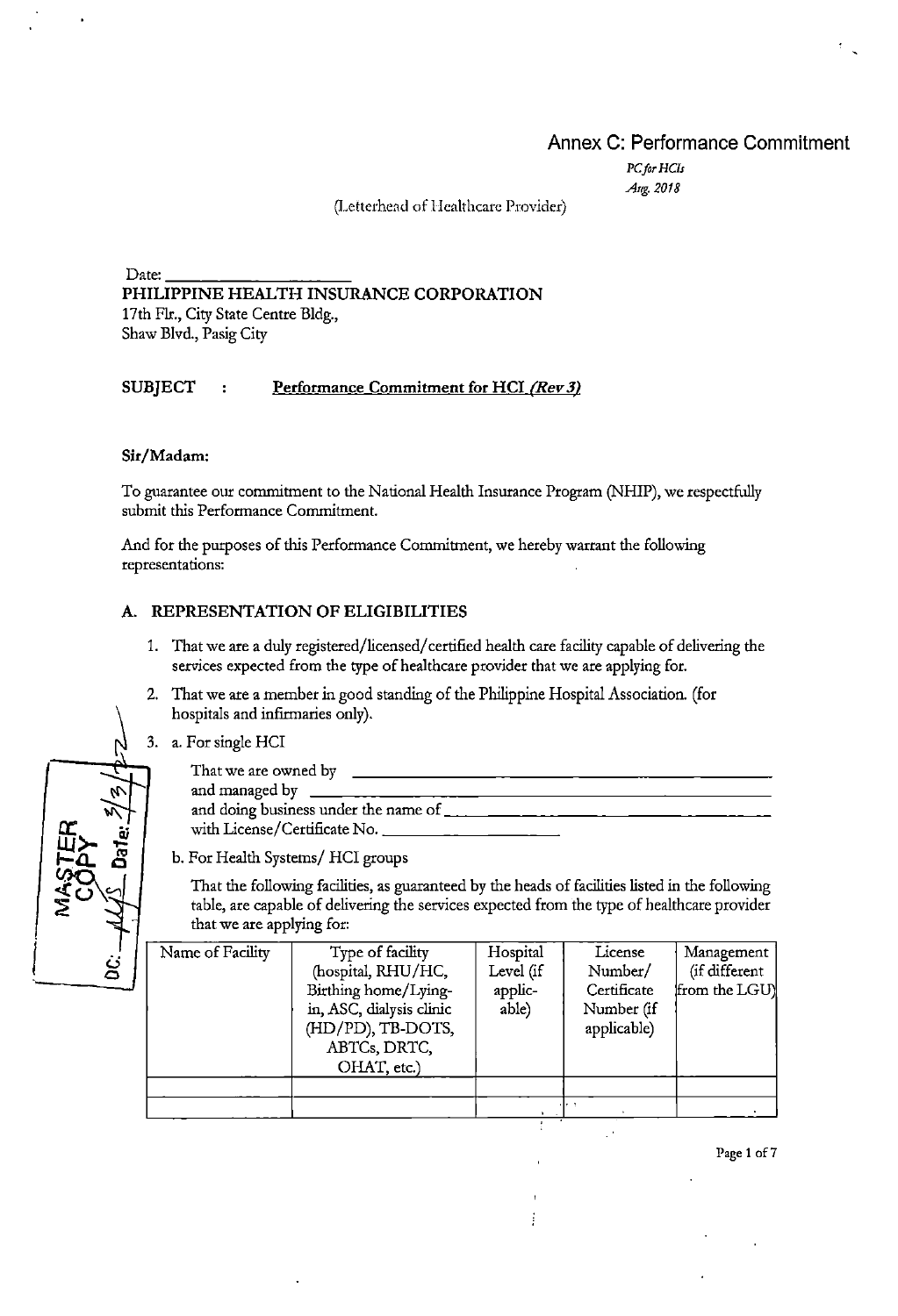That all professional health care providers in our facility, *as applicable,* are Phi!Health accredited, possess proper credentials and given appropriate privileges in accordance with our policies and procedures.

#### **B. COMPLIANCE TO PERTINENT LAWS/RULES & REGULATIONS/ POLICIES/ ADMINISTRATIVE ORDERS AND ISSUANCES**

Further, we hereby commit ourselves to the following:

- 4. That our officers, employees, and other personnel are members in good standing of the NHIP.
- 5. That, as responsible owner(s) and/or manager(s) of the institution, we shall be jointly and severally liable for all violations committed against the provisions of Rep. Act No. 7875, as amended, including its Implementing Rules and Regulations (IRR) and Phi!Health policies issued pursuant thereto.
- 6. That we shall promptly inform Phi!Health prior to any change in the ownership and/ or management of our institution.
- 7. That any change in ownership and/ or management of our institution shall not operate to exempt the previous and/ or present owner and/ or manager from liabilities for violations of Rep. Act No. 7875, as amended, and its IRR
- 8. That we shall maintain active membership in the NHIP as an employer not only during the entire validity of our participation in the NHIP as a Health Care Institution (HCI) but also during the corporate existence of our institution.
- 9. That we shall abide with all the implementing rules and regulations, memorandum circulars, special orders, advisories and other administrative issuances by Phi!Health affecting us.
- 10. That we shall abide \vith all administrative orders, circulars and such other policies, rules and regulations issued by the Department of Health and all other related government agencies and instrumentalities governing the operations of HCis in participating in the NHIP.
- **11.** That we shall adhere to pertinent statutory laws affecting the operations of HCis including but not limited to the Senior Citizens Act (R.A10645), the Breastfeeding Act (R.A. 7 600), the Newborn Screening Act (R.A. 9288), the Cheaper Medicines Act (R.A. 9502), the Pharmacy Law (R.A. 5921), the Magna Carta for Disabled Persons (R.A. 9442), and all other laws, rules and regulations that may hereafter be passed by the Congress of the Philippines or any other authorized instrumentalities of the government
- 12. That we shall promptly submit reports as may be required by Phi!Health, DOH and all other government agencies and instrumentalities governing the operations of HCis.
- 13. That we shall facilitate distribution of the professional fee component of the Phi!Health payment/reimbursement to the concerned professionals not exceeding thirty (30) calendar days upon receipt of the reimbursement or at a time frame as agreed upon by the HCI and their professionals.
- 14. That being a government-owned health care institution, we shall maintain a trust fund for the Phi!Health reimbursements in compliance to Section 34-A of Republic Act 10606 which provides that "revenues shall be used to defray operating costs other than salaries, to



Page 2 of 7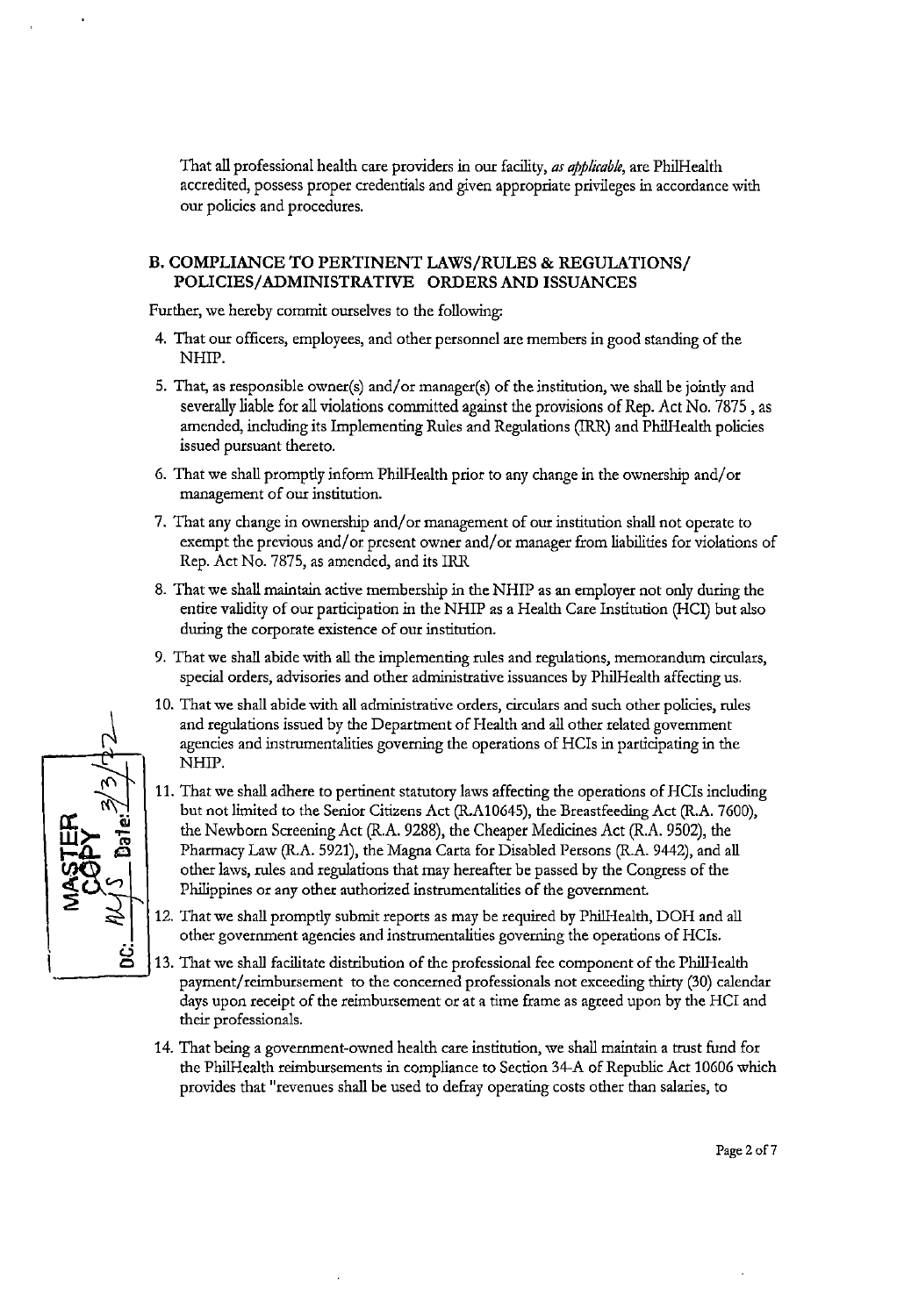maintain or upgrade equipment, plant or facility, and to maintain or improve the quality of **care.** 

#### **C. CONDUCT OF CLINICAL SERVICES, RECORDS, PREPARATION OF CLAIMS AND UNDERTAKINGS OF PARTICIPATION IN THE NHIP**

#### 15. a. For single HCI:

,.

That we are duly capable of delivering the following services for the duration of the validity of this commitment (please check appropriate boxes):

| $\overline{\phantom{0}}$<br>Benefit package and other services<br>Tuberculosis Directly Observed Treatment Shortcourse (TB<br>DOTS)<br>Maternity Care Package<br>Newborn Care Package<br>Malaria Package<br>តិ<br>Primary Care Benefit Package<br>Expanded Primary Care Benefit Package (EPCB)<br>Outpatient HIV/AIDS Package<br>H<br>Animal Bite Package<br>Z Benefit | l I | Primary Care Facility<br>Level 1 hospital services<br>Level 2 hospital services<br>Level 3 hospital services<br>Specialized services<br>Radiotherapy<br>Hemodialysis/Peritoneal Dialysis<br>$\mathsf{L}$<br>Others (please specify) |
|------------------------------------------------------------------------------------------------------------------------------------------------------------------------------------------------------------------------------------------------------------------------------------------------------------------------------------------------------------------------|-----|-------------------------------------------------------------------------------------------------------------------------------------------------------------------------------------------------------------------------------------|
|                                                                                                                                                                                                                                                                                                                                                                        |     |                                                                                                                                                                                                                                     |

Page 3 of 7

 $\bar{1}$ 

.. ' '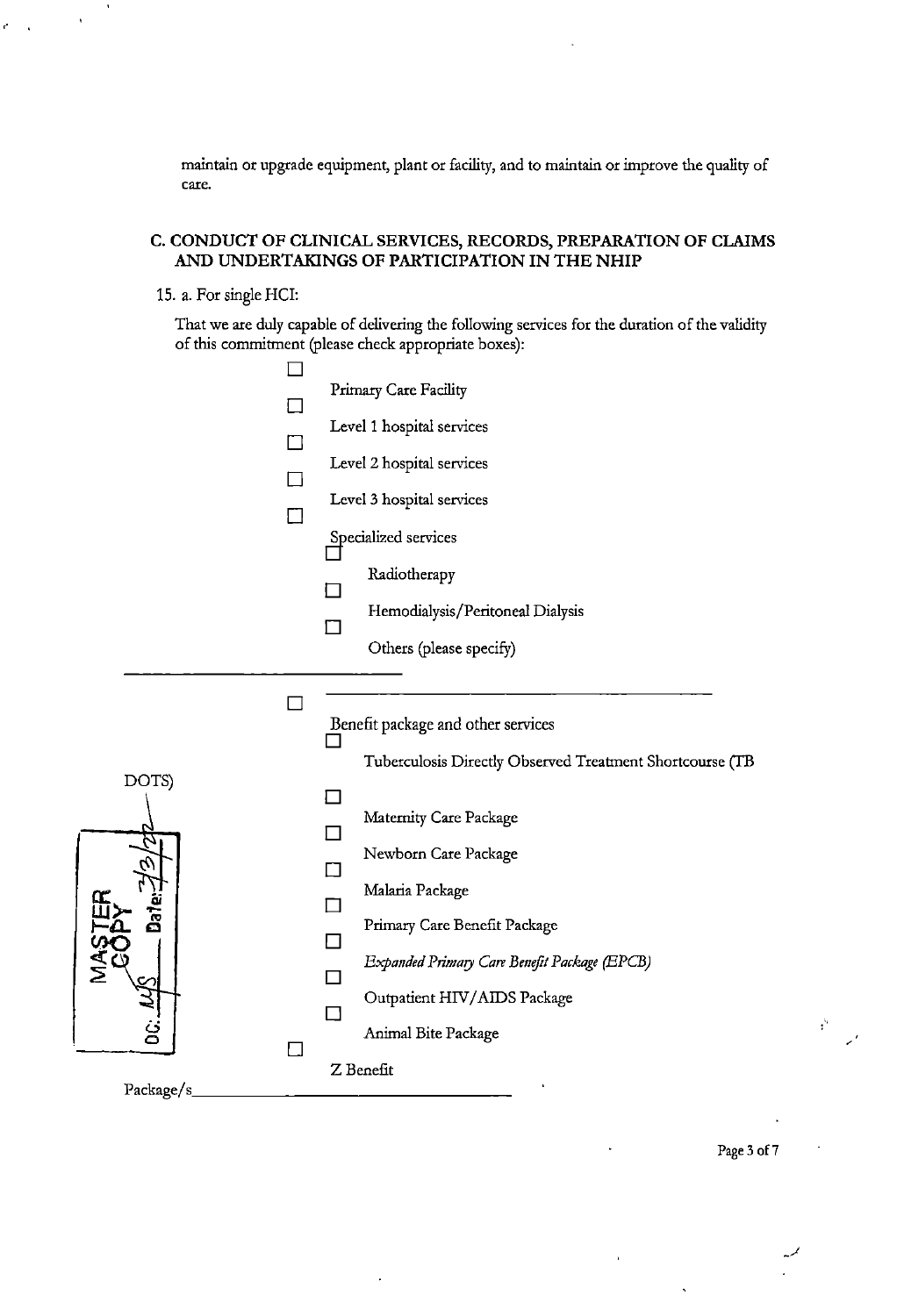# Others (please specify) \_\_\_\_\_\_\_\_\_\_\_\_\_ \_

#### b. For Health Systems/ HCI groups

 $\Box$ 

That we shall deliver the following services for the duration of the validity of this commitment:

| Name of Facility | Committed Services (choose from the enumerated services above) |  |  |
|------------------|----------------------------------------------------------------|--|--|
|                  |                                                                |  |  |
|                  |                                                                |  |  |
|                  |                                                                |  |  |

- 16. That we shall provide and charge to the PhilHealth benefit of the client the necessary services including but not limited to drugs, medicines, supplies, devices, and diagnostic and treatment procedures for our PhilHealth clients.
- 17. That we, being an accredited government hospital or infirmary/ASC/FDC/MCP/TB DOTS/ Animal Bite package/ DRTC/PCB and/ or contracted provider for the Z benefit package *provider, as applicable,* shall provide the necessary drugs, supplies and services with no out-ofpocket expenses on the part of the qualified PhilHealth member and their dependents admitted or who consulted in the HCI, as mandated by the PhilHealth ''No Balance Billing (NBB) Policy"
- 18. That we, being an accredited provider, shall abide by the rules set in the respective benefit package, including *the prescribed disposition and allocation of the PhilHealth reimbursements, as stated in the current guidelines, which shall be used* i?J *the HG to be able to provide the 111011datory services and msure better health outcomes.*
- 19. That we, being an accredited EPCB/ contracted Z benefit provider/s, as applicable, shall post the co*payment for the drugs/ diagnostics or other services, as applicable, in a conspicuous area within the HCI*.
- 20. That we, being accredited EPCB provider commits to provide service to a maximum daily patient load of<br>and maximum annual family load of \_\_\_\_\_ that the HCI can cater to and that we shall not exceed... *this number.*
- 21. That we shall maintain a high level of service satisfaction among PhilHealth clients including all their qualified dependents/beneficiaries.
- 22. That we shall be guided by PhilHealth-approved clinical practice guidelines or if not available, other established and accepted standards of practice.
- 23. That we shall provide a PhilHealth Bulletin Board for the posting of updated information of the NHIP (circulars, memoranda, IEC materials, price reference index, etc.) in conspicuous places accessible to patients, members and dependents of the NHIP within our health facility.
- 24. That we shall always make available the necessary forms for Phi!Health member-patient's **use.**

iJ 0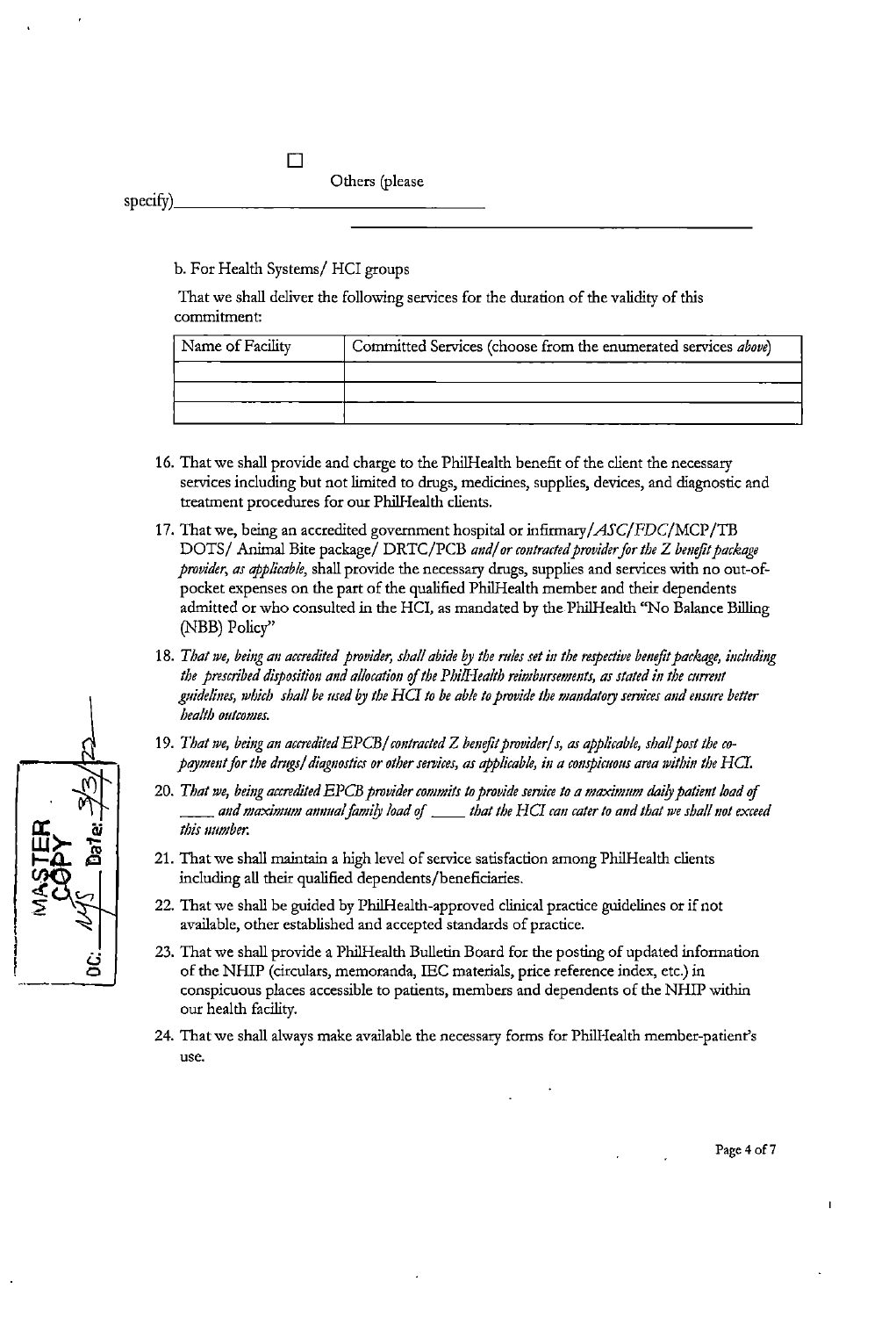- 25. That we shall treat Phi!Health member-patient with utmost courtesy and respect, assist them in availing Phi!Health benefits and provide them with accurate information on Phi!Health policies and guidelines.
- 26. That we shall ensure that Phi!Health member-patient with needs beyond our service capability are referred to appropriate Phi!Health-accredited health facilities.

#### **D.MANAGEMENT INFORMATION SYSTEM**

*a:.* **w** 

**i**  I

- 27. That we shall maintain a registry of all our Phi!Health members-patients (including newborns) and a database of all claims filed containing actual charges (board, drugs, labs, auxiliary, services and professional fees), actual amount deducted by the facility as Phi!Health reimbursement and actual Phi!Health reimbursement, which shall be made available to Phi!Health or any of its authorized personnel.
- 28. That we shall maintain and submit to Phi!Health an electronic registry of physicians and dentists including their fields of practice, official e-mail and mobile phone numbers.
- 29. That we shall, if connected with e-claims, electronically encode the laboratory  $\ell$  diagnostic examinations done, drugs and supplies used in the care of the patient in our information system which shall be made available for Phi!Health use.
- 30. That we shall ensure that true and accurate data are encoded in all patients' records.
- 31. That we shall only file true and legitimate claims recognizing the period of filing the same after the patient's discharge as prescribed in Phi!Health circulars.
- 32. That we shall submit claims in the format required by Phi!Health for our facility.
- 33. That we shall regularly submit Phi!Health monitoring reports as required in Phi!Health circulars.
- 34. That we shall annually submit to Phi!Health a copy of our audited financial statement/report, to include the disposition of PhilHealth reimbursement.

#### **E. REGULAR SURVEYS /ADMINISTRATIVE INVESTIGATIONS/DOMICILIARY VISITATIONS ON THE CONDUCT OF OPERATIONS IN THE EXERCISE OF THE PRIVILEGE OF ACCREDITATION**

- $|\zeta$ 35. That we shall extend full cooperation with duly recognized authorities of Phi!Health and any other authorized personnel and instrumentalities to provide access to patient records and submit to any orderly assessment conducted by Phi!Health relative to any findings, adverse reports, pattern of utilization and/ or any other acts indicative of any illegal, irregular and/or unethical practices in our operations as an accredited HCI of the NHIP that may be prejudicial or tends to undermine the NHIP and make available all pertinent official records and documents including the provision of copies thereof; provided that our rights to private ownership and privacy are respected at all times.
	- 36. That we shall ensure that our officers, employees and personnel extend full cooperation and due courtesy to all PhilHealth officers, employees and staff during the conduct of assessment/visitation/investigation/monitoring of our operations as an accredited HCI of the NHIP.
	- 37. That at any time during the period of our participation in the NHIP, upon request of Phi!Health, we shall voluntarily sign and execute a new 'Performance Commitment' to

Page 5 of 7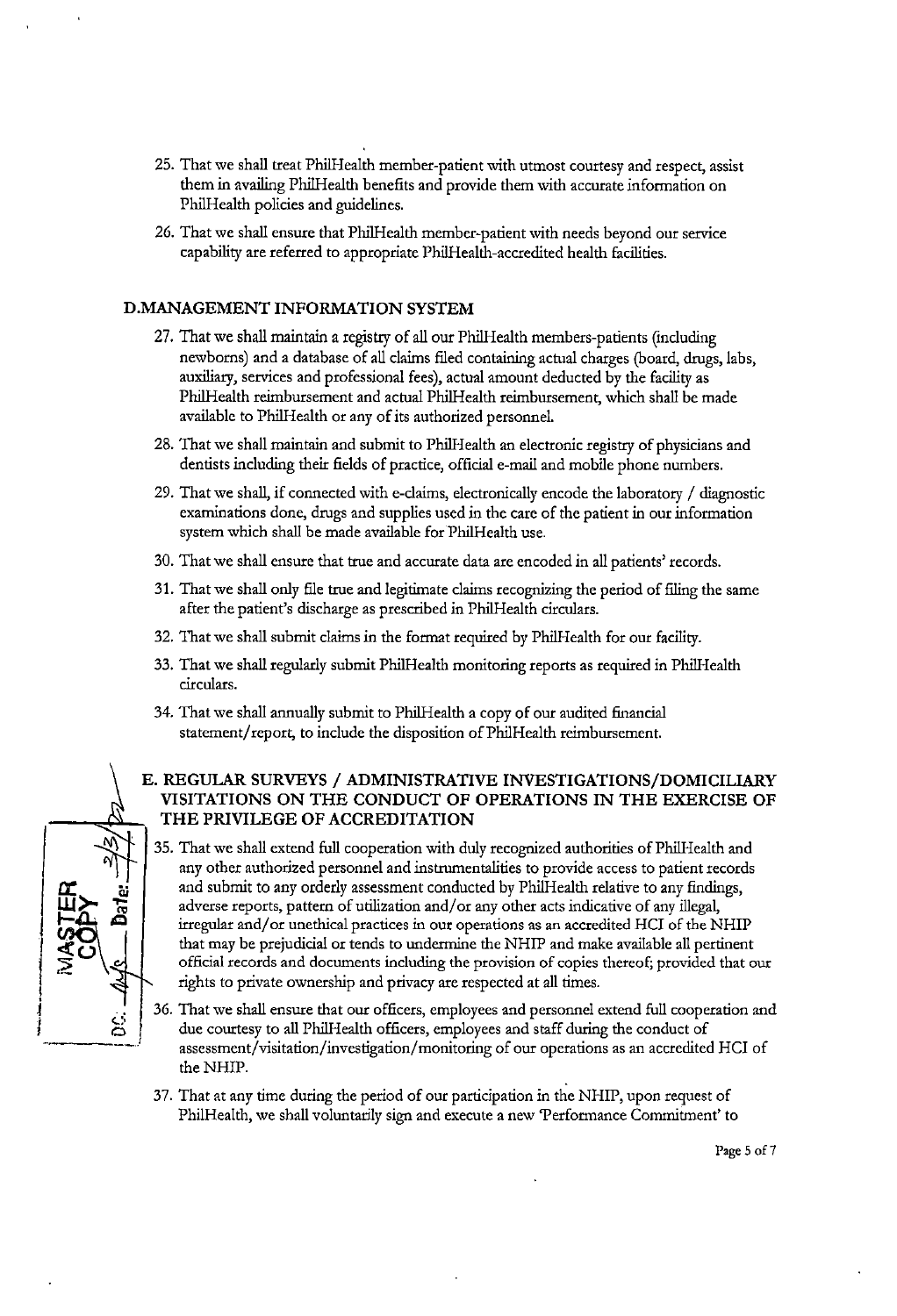cover the remaining portion of our accreditation or to renew our participation with the NHIP as the case may be, as a sign of our good faith and continuous commitment to support the NHIP.

- 38. That, unless proven to be a palpable mistake or excusable error, we shall take full responsibility for any inaccuracies and/ or falsities entered into and/ or reflected in our patients' records as well as in any omission, addition, inaccuracies and/ or falsities entered into and/ or reflected in claims submitted to Phi!Health by our institution.
- 39. That we shall comply with Phi!Health's summons, subpoena, subpoena 'duces tecum' and other legal or quality assurance processes and requirements.
- 40. That we shall recognize the authority of Phi!Health, its Officers and personnel and/ or its duly authorized representatives to conduct regular surveys, domiciliary visits, and/ or conduct administrative assessments at any reasonable time relative to the exercise of our privilege and conduct of our operations as an accredited HCI of the NHIP.
- 41. That we shall comply with Phi!Health corrective actions given after monitoring activities within the prescribed period.

#### **F. MISCELLANEOUS PROVISIONS**

- 42. That we shall protect the NHIP against abuse, violation and/ or over-utilization of its funds and we shall not allow our institution to be a party to any act, scheme, plan, or contract that may direcdy or indirecdy be prejudicial or detrimental to the NHIP.
- 43. That we shall not direcdy or indirecdy engage in any form of unethical or improper practices as an accredited health care provider such as but not limited to solicitation of patients for purposes of compensability under the NHIP, the purpose and/or the end consideration of which tends unnecessary financial gain rather than promotion of the NHIP.
- 44. That we shall immediately report to Phi!Health, its Officers and/ or to any of its personnel, any act of illegal, improper and/ or unethical practices of HCI of the NHIP that may have come to our knowledge direcdy or indirecdy.
- 45. That we shall allow PhilHealth to deduct or charge to our future claims, all reimbursements paid to our institution under the following, but not limited to: (a) during the period of its non-accredited status as a result of a gap in validity of our DOH LTO, suspension of accreditation, etc; (2)downgrading of level, loss of license for certain services; (c)when NBB eligible Phi!Health members and their dependents were made to pay out-of-pocket for HCI and professional fees, if applicable; (d) validated claims of under deduction of Phi!Health benefits.

Furthermore, recognizing and respecting its indispensable role in the NHIP, we hereby acknowledge the power and authority of Phi!Health to do the following:

- 46. After due process and in accordance with the pertinent provisions of R.A. 7875 and its IRR, to suspend, shorten, pre-terminate and/or revoke our privilege of participating in the NHIP including the appurtenant benefits and opportunities at any time during the validity of the commitment for any violation of any provision of this Performance Commitment and ofR.A. 7875 and its IRR.
- 47. After due process and in accordance with the pertinent provisions of R.A. 7875 and its IRR, to suspend, shorten, pre-terminate and/ or revoke our accreditation including the

ź.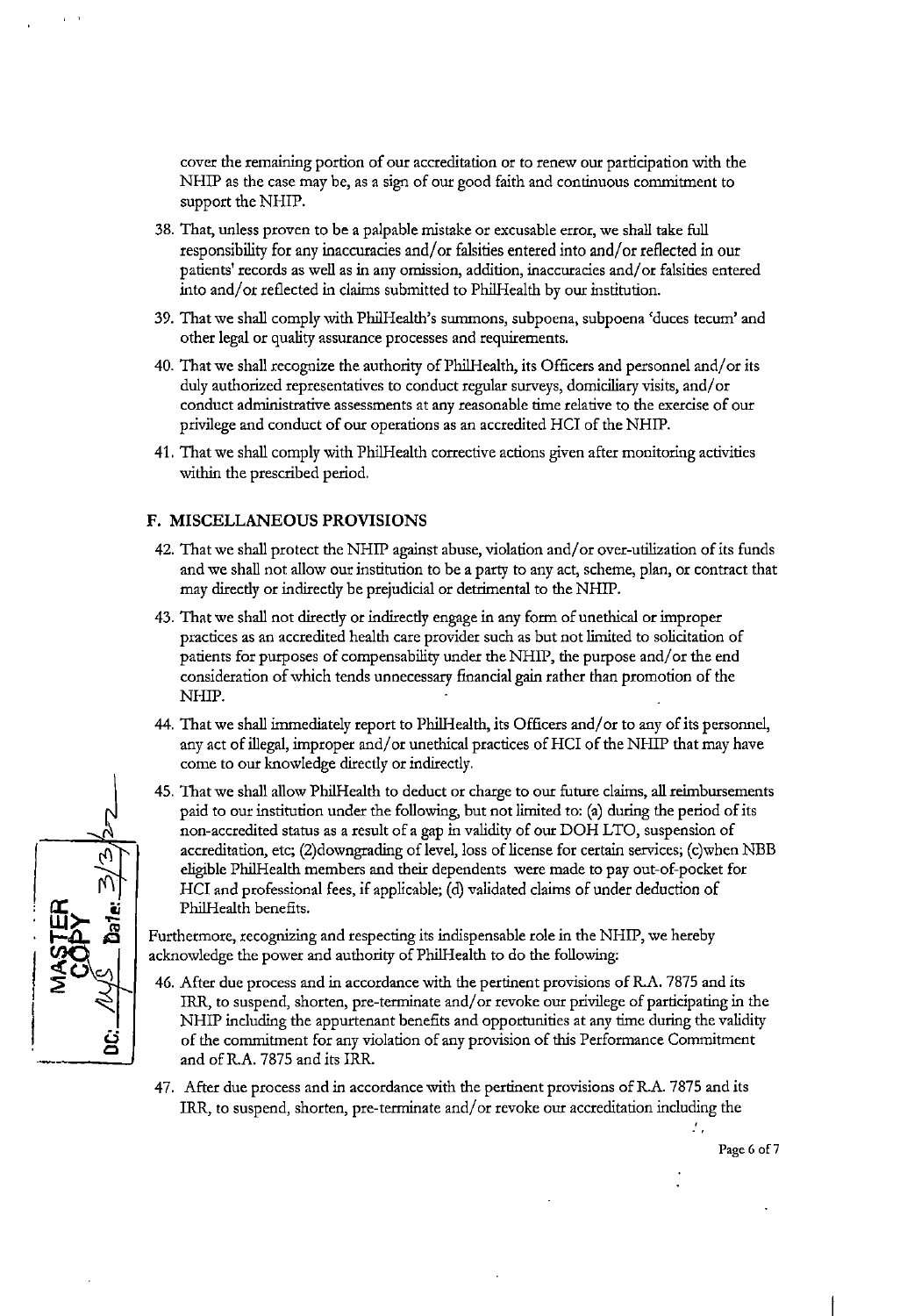appurtenant benefits and opportunities incident thereto at any time during the term of the commitment due to verified adverse reports/ findings of pattern or any other similar incidents which may be indicative of any illegal, irregular or improper and/ or unethical conduct of our operations.

We commit to extend our full support in sharing PhilHealth's vision in achieving this noble objective of providing accessible quality health insurance coverage for all Filipinos.

Very truly yours,

..

**Head of Facility /Medical Director/ Chief of Hospital/ Medical Center Chief** 

With my express conformity,

**Local Chief Executive (ifLGU-owned)/Owner** 



Page 7 of 7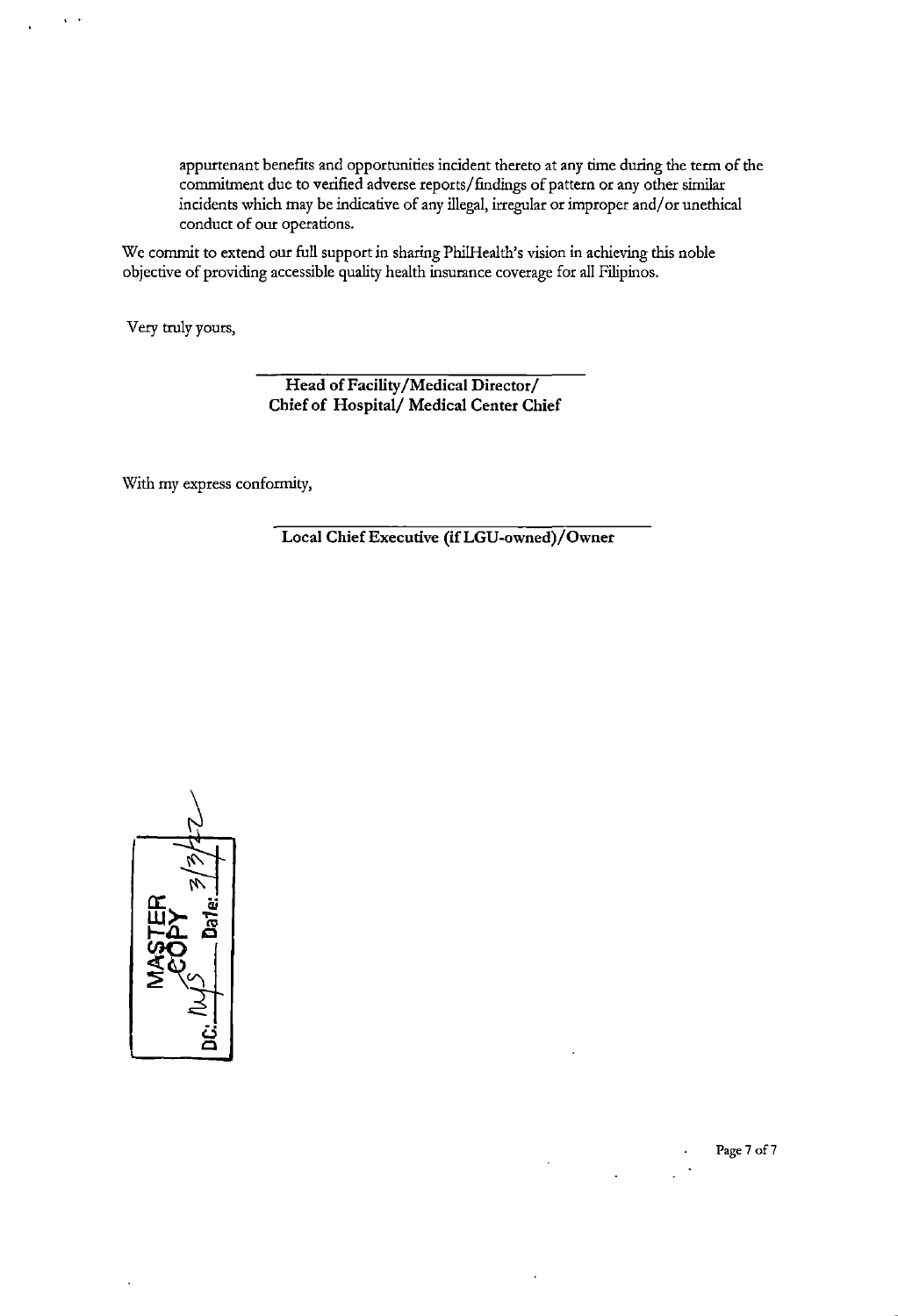## **Annex D: Certification of Service Delivery Agreement with a Referral Facility**



 $\mathbb{E}_{\mathbf{r}}[\mathbf{r}]=\mathbb{E}_{\mathbf{r}}[\mathbf{r}]$ 

## Lettemead of the Referral Facility CERTIFICATION OF SERVICE DEllVERY AGREEMENT WITH A REFERRAL FACILITY

## (Inpatient Care)

This is to certify that our facility is Phi!Health accredited and is the referral facility and/ or service provider in behalf of (Name of referring facility) for the COVID-19 Home Isolation Benefit Package (CHIBP) from (period of engagement). As a service partner, we shall provide the following services:

**Hospital** 

- 0 Management of patient needing inpatient care including laboratoty and diagnosticservices (as needed)
- 0 Conduction of patient from home to hospital and vice versa, and as necessaty

This certification is being issued for Phi!Health accreditation and monitoring purposes.

## CERTIFIED BY:

Referral Facility

Medical Director/ Administrative Officer (Signature over printed name and designation)

Date Signed:. \_\_\_\_\_ \_

CONCURRED BY:

Referring Facility

 $\mathcal{L}_{\mathcal{A}}$ 

 $\overline{1}$ 

Medical Director/ Administrative Officer (Signature over printed name and designation)

Date Signed: \_\_\_\_\_\_\_\_\_\_\_\_\_



Page 1 of 1 of Annex D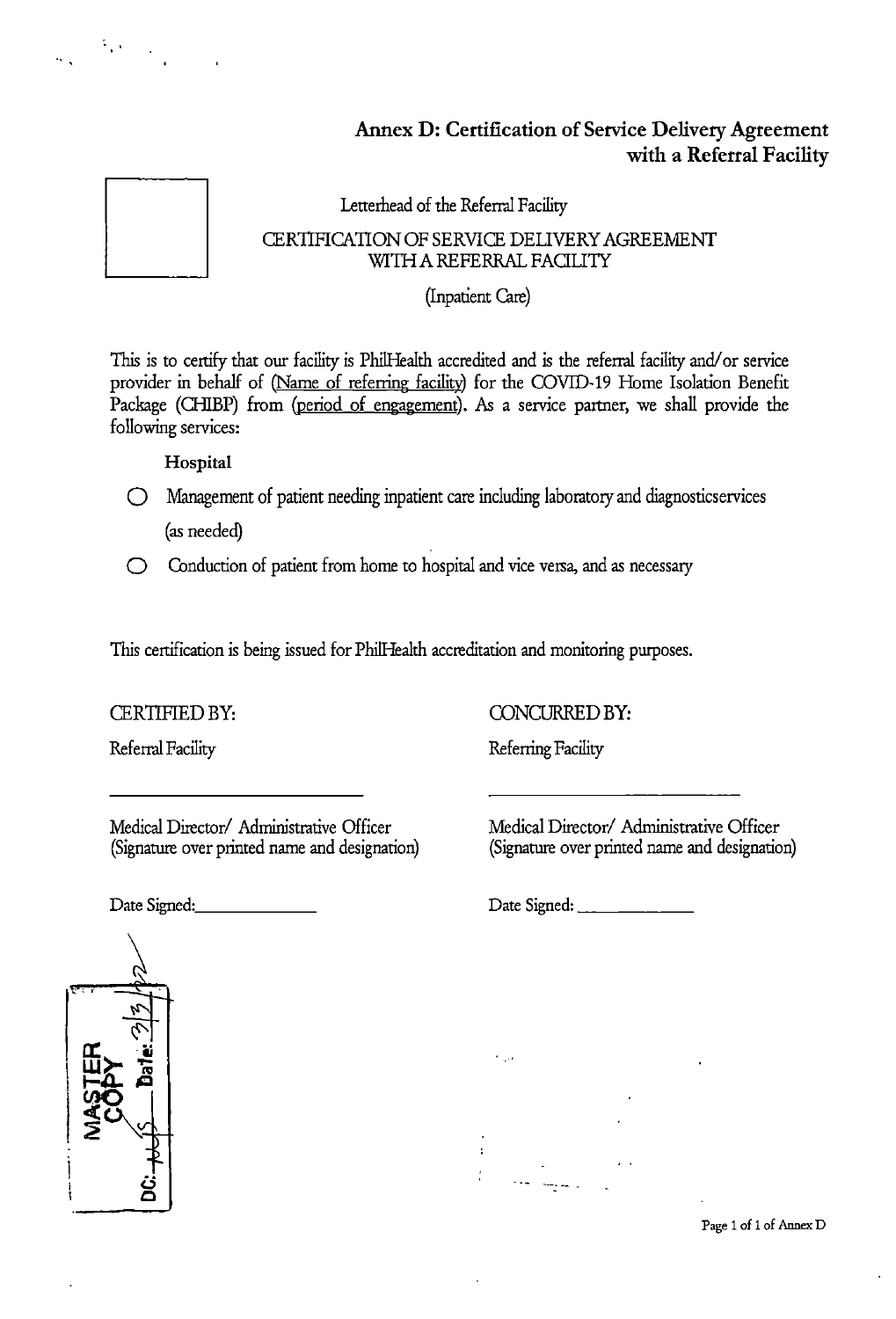## Annex E: Certification of Service Delivery Agreement with a Qualified Telemedicine Provider



...

Letterhead of the Referral Facility

. . . . . .

## CERTIFICATION OF SERVICE DEUVERY AGREEMENT WITH A QUALIFIED TELEMEDICINE PROVIDER

(Telemedicine)

This is to certify that we are a telemedicine service provider rendering teleconsultation services in behalf of (Name of referring facility) for the COVID-19 Home Isolation Benefit Package (CHIBP) from (period of engagement). As a service partner, we shall provide any or all of the following services:

Teleconsultation service

- D Videoconferencing
- D Telephony
- D Telereferral

Further, this facility shall while ensuring strict compliance to DOH guidelines on telemedicine practice, and data privacy laws and shall not charge any fees directly from the referred patient but shall create billing and payment arrangement with (Name of referring facility) for services provided.

This certification is being issued for PhilHealth accreditation and monitoring purposes.

CERTIFIED BY:

Telemedicine provider

Manager (Signature over printed name and designation)

Date Signed: (j  $\epsilon$ 

CONCURRED BY:

CHIBP provider

Medical Director/ Administrative Officer (Signature over printed name and designation)

Date Signed:~=====

 $\frac{1}{2}$ ...  $\frac{1}{2}$ 机调度 2000 年 

Page 1 of 1 of Annex E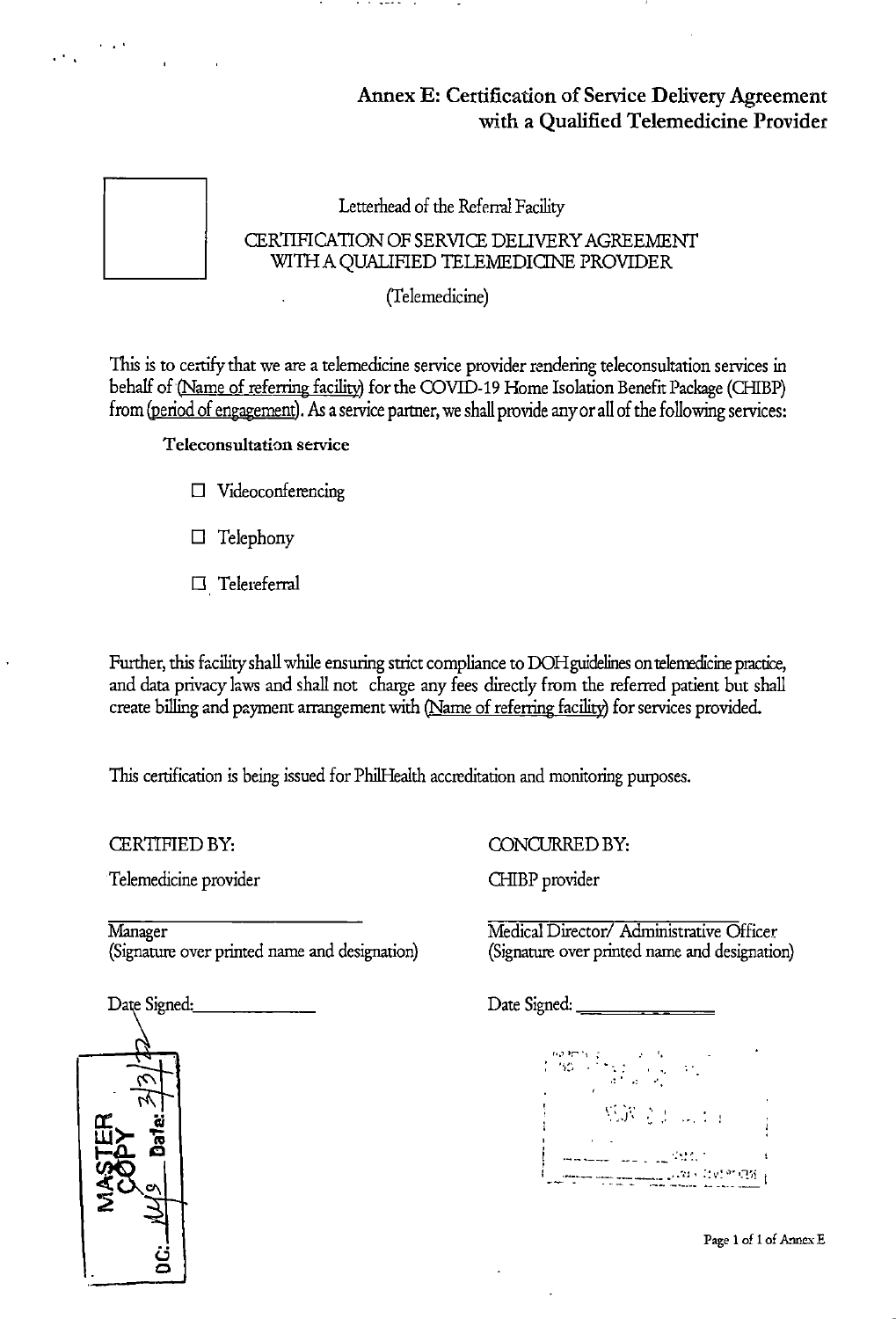## **Annex F: Authorization Letter for the Use of eClaims System**

## **Authorization for** Use **of eC!aims System**

This is to authorize (Name of the accredited PhilHealth facility) to use our eClaims system for the filing and submission of COVID-19 Home Isolation Benefit Package (CHIBP) claims using its own PhilHealth Accreditation Number (PAN) and cipher key. Further, all PhilHealth reimbursements for the CHIBP's filed claims shall be credited to the (name of partner facility) Auto-Credit Payment Scheme (ACPS) account and shall subsequently be disbursed to the said accredited facility based on agreed terms.

For this purpose, I hereby submit the following bank account information:

I. Bank Name 2. Branch 3. Bank Account Name 4. Bank Account Number 5. Official HQ Emaill\ddress 6. Landline Number 7. Mobile Number

(Partner Facility) Signature over printed name Medical Director/ Authorized Representative





Page 1 of 1 of Annex F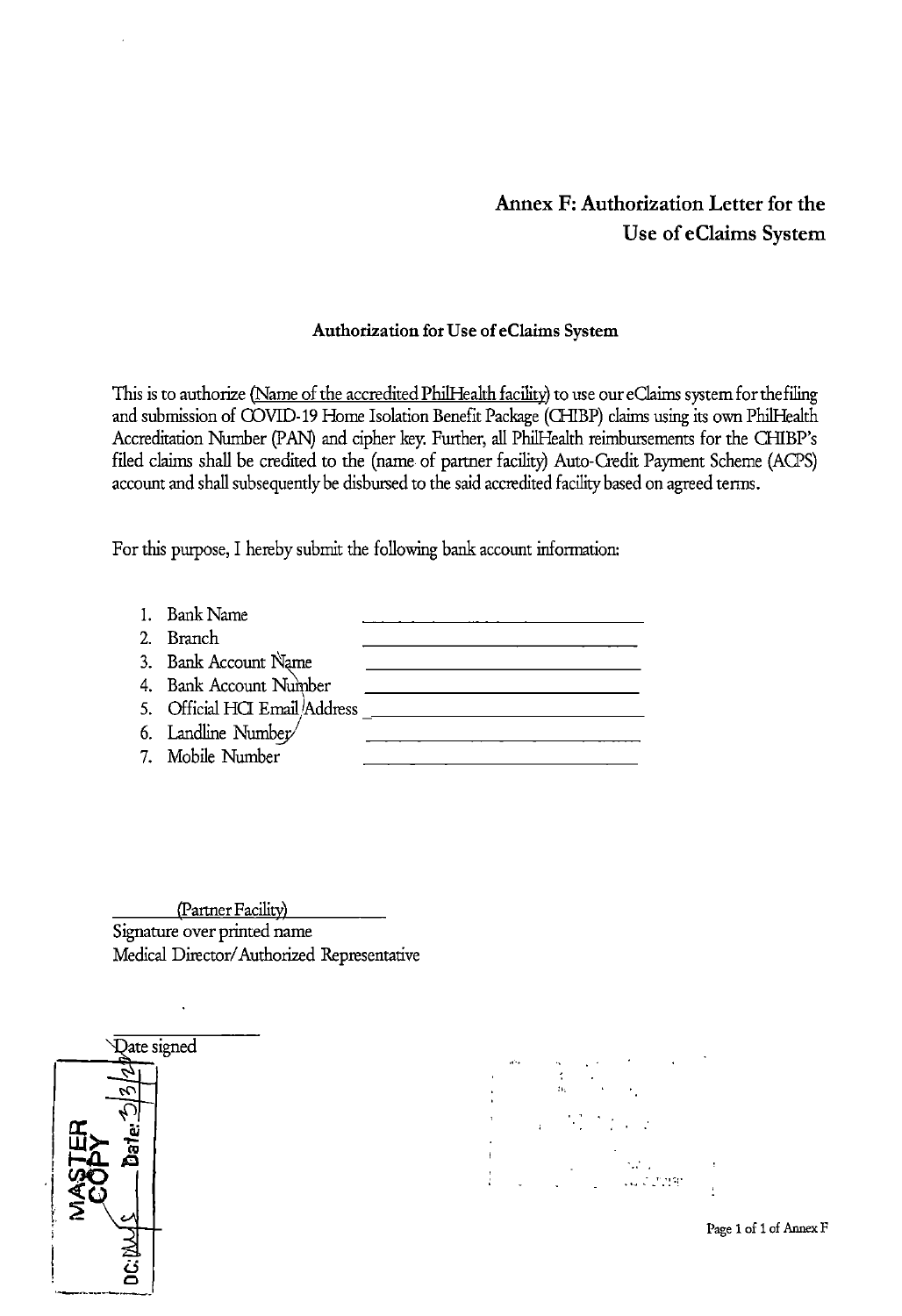## Annex G: COVID-19 Home Isolation Benefit Package Services

|                             | <b>Mandatory Service</b>                                                                                                                                                                                                                                                                                                                                                                                                                                                                                                                                                                                                                                                                                                                                                                                                                                                                                                                                                                                                                                                                                                                                                                                                                                                                                                                                                                                                                                                                                                                                                                                                                                                                                                                                                                                                                     | Other<br><b>Services</b>                                                                                                                                                                                                                                                                                                                                                                                                     |
|-----------------------------|----------------------------------------------------------------------------------------------------------------------------------------------------------------------------------------------------------------------------------------------------------------------------------------------------------------------------------------------------------------------------------------------------------------------------------------------------------------------------------------------------------------------------------------------------------------------------------------------------------------------------------------------------------------------------------------------------------------------------------------------------------------------------------------------------------------------------------------------------------------------------------------------------------------------------------------------------------------------------------------------------------------------------------------------------------------------------------------------------------------------------------------------------------------------------------------------------------------------------------------------------------------------------------------------------------------------------------------------------------------------------------------------------------------------------------------------------------------------------------------------------------------------------------------------------------------------------------------------------------------------------------------------------------------------------------------------------------------------------------------------------------------------------------------------------------------------------------------------|------------------------------------------------------------------------------------------------------------------------------------------------------------------------------------------------------------------------------------------------------------------------------------------------------------------------------------------------------------------------------------------------------------------------------|
| а.<br>b.<br>C.<br>d.<br>2 Z | Home isolation consultations based on DOH<br>protocols, except in case of transfer due to<br>deterioration or mortality and based on<br>discharge criteria from applicable guidelines<br>adopted by DOH.<br>Physician consultation, at least twice for the<br>duration of isolation;<br>Consultations can be done face-to-face or through<br>telemedicine. In case of teleconsultation, the patient<br>shall be required to sign a Consent Form. The<br>Consent Form (see Annex K) shall be submitted<br>to PhilHealth as an additional claim requirement.<br>Teleconsultations may be done through any of the<br>following: telephone call, cellphone or internet using<br>Messenger, Viber, Zoom and other applications.<br>24/7 daily monitoring of clinical and supportive<br>care by a nurse or a doctor which can either be<br>conducted face-to-face or through teleconsultations<br>for a minimum of five (5) days regardless of sample<br>collection date, reported symptom onset, or isolation<br>period.<br>Monitoring shall be in accordance with the duration of<br>isolation as prescribed by the DOH, as shown below<br>in COVID-19 Isolation Matrix. The monitoring<br>sheet (see Annex $N$ ) shall be accomplished by the<br>Home Isolation Team and shall be submitted to<br>PhilHealth,<br>Provision of home isolation kit which contains:<br>1L 70% alcohol, 5 pieces face mask, 1 digital<br>thermometer (with battery), 1 pulse oximeter (with<br><i>battery</i> ), drugs and medicines (18 pieces<br>Paracetamol or pediatric preparation equivalent,<br>12 pieces Lagundi tablets or equivalent, 6 sachets<br>oral rehydration salts, 10 pieces Ascorbic Acid or<br>pediatric preparation equivalent, 10 pieces Vitamin D<br>or pediatric preparation equivalent and 10 zinc tablets<br>or 2 bottles of zinc syrup). | a. Patient Education<br>How to use pulse oximeter<br>Signs and symptoms to watch out<br>for<br>• Proper doses and when to use<br>drugs and medicines<br>Waste disposal and infection<br>control<br>• Others as needed<br>b. Patient referral to a higher level<br>facility and patient support while for<br>transfer, if needed<br>The CHIBP provider shall secure the<br>$c_{\cdot}$<br>signed patient forms (see Annex K). |
| ←                           |                                                                                                                                                                                                                                                                                                                                                                                                                                                                                                                                                                                                                                                                                                                                                                                                                                                                                                                                                                                                                                                                                                                                                                                                                                                                                                                                                                                                                                                                                                                                                                                                                                                                                                                                                                                                                                              |                                                                                                                                                                                                                                                                                                                                                                                                                              |

## COVID-19 Home Isolation Benefit Package Services

 $\overline{z}$ 

<u>ن</u><br>فا

¢,



 $\ddot{\phantom{a}}$ 

 $\bar{\mathbf{r}}$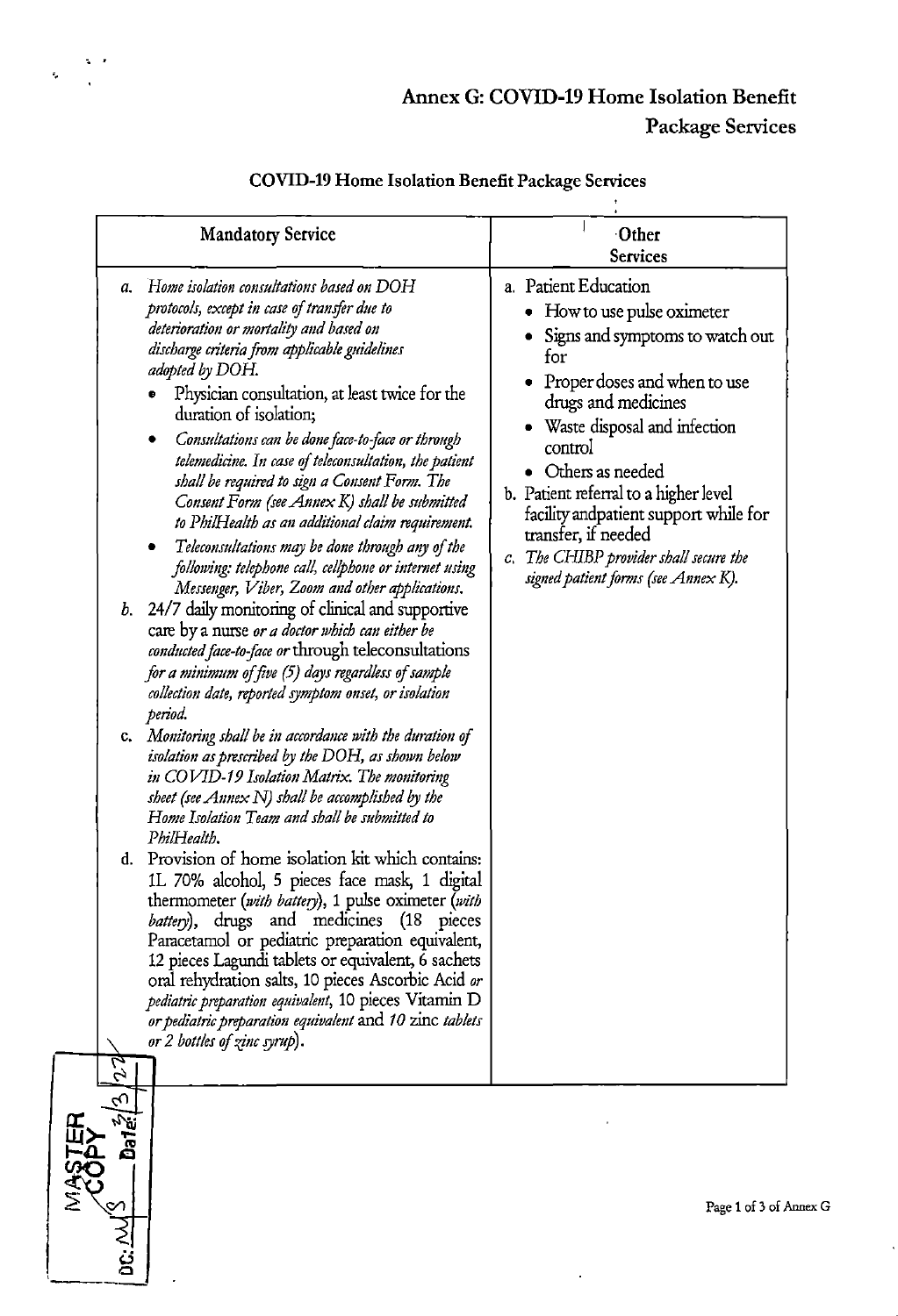**Asymptomatic (starting sample collection date)** 

.,

#### *Patient*

|         |                      | <b>Health Care</b><br>Worker | Non-Health<br><b>Care Worker</b> |
|---------|----------------------|------------------------------|----------------------------------|
| Status  | With Booster         | 5 days                       | 7 days                           |
| Vaccine | Full                 | 7 days                       | 7 days                           |
|         | Partial/Unvaccinated | 10 days                      | 10 days                          |

*Symptomatic (starting reported symptom onset)* 

#### *Patient*

|                     |                          | <b>Health Care</b><br>Worker | Non-Health<br><b>Care Worker</b> |
|---------------------|--------------------------|------------------------------|----------------------------------|
| ٢C<br><b>Status</b> | <b>With Booster</b>      | 5 days                       | 7 days                           |
| Date:<br>raccine    | <b>Full</b>              | 7 days                       | 7 days                           |
| ٺي                  | Partial/Unvaccinate<br>d | 10 days                      | 10 days                          |

*Based on the following DOH issuances:* 

- *Deparlment* of *Health Deparlment Memorandum No. 2020-0512: Revised Omnibus Interim Guidelines onPrevention, Detection, Isolation, Treatment, and Reintegration Strategies for COVID-19*
- *Deparlment* of *Health Deparlment Circular No. 2022-0002: Advisory on* CO *VID-19 Protocols for Quarantine and Isolation*
- *Deparlment* of *Health Deparlment Memorandum No. 2022-0013: Updated Guidelines on Quarantine,*   $\overline{\phantom{a}}$ Isolation, and Testing for COVID-19 Response and Case Management for the Omicron Variant

Page 2 of 3 of Annex G

 $m \sim r^2$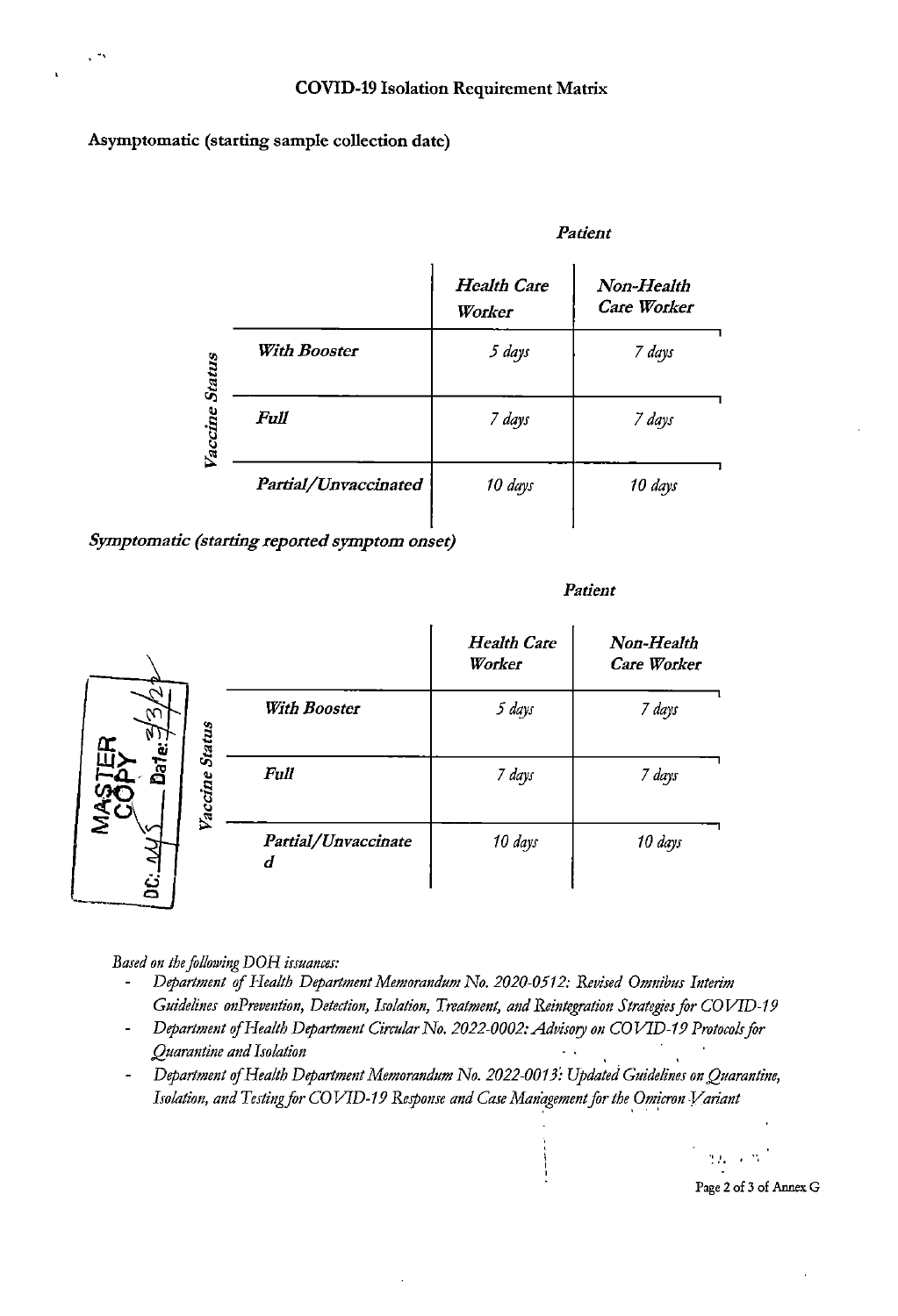#### *Test Validity Period*

|              | <b>RTPCR</b>    | <b>ANTIGEN</b>  |
|--------------|-----------------|-----------------|
| <i>VALID</i> | 14 days or less | 14 days or less |
| INVALID .    | $>14$ days      | $>14$ days      |

*Notes:* 

•

- 1. 14 days is based on the incubation period of COVID-19
- *2. The period cormt to determim the validiry* of *the test will start at the date* of *specimen sample/ date* of *sample collection.*

#### *Important References and Links*

- List of *Antigen Test Kits with FDA Special Certificate: https://bit.ly/3KskI7a*
- *DOH DC 2022-0002: Advisory on COVID-19 Protocols for Quarantine and Isolation https:lldoh.gov.phlsitesldefaultlfileslhealth-updateldc2022-0002.pd(*
- *DOH DM 2022-0013: Updated Guidelines on Quarantine, Isolation, And Testing for COVID-19 Response and Case Management for the Omicron Variant https:/lwww. officialgazette.gov.ph/202210 1114/doh-department-memorandum-no-2022- 0013/*



Page 3 of 3 of Annex G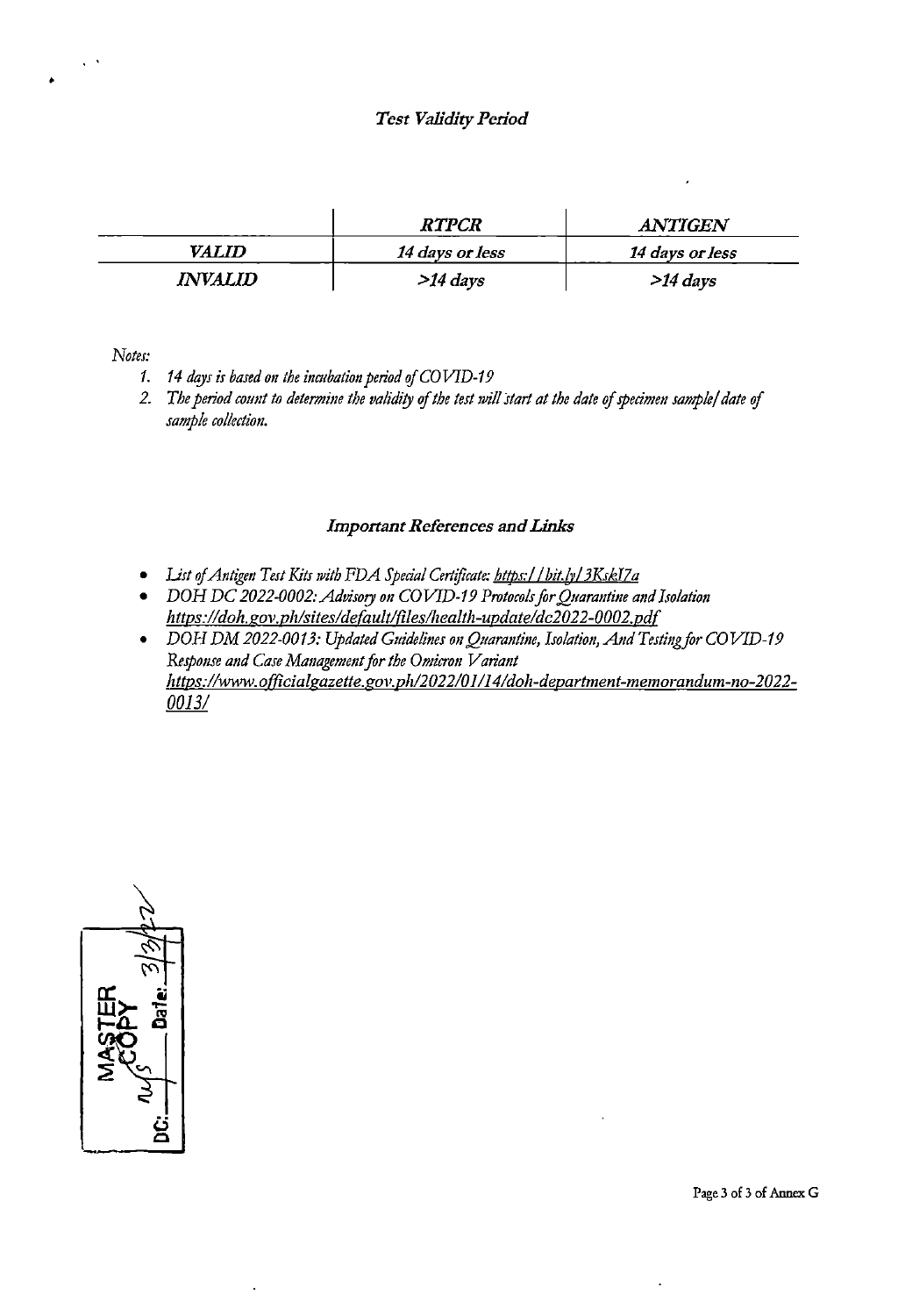## Annex H: CHIBP Package Rate and Rules on Co-pay

a. The applicable package code shall be encoded in the item 9 in CF2.

| Package Code | Description         |      |           |         |
|--------------|---------------------|------|-----------|---------|
| CI9H         | COVID-19<br>Package | Home | Isolation | Benefit |
|              | ÷.                  |      |           |         |

Table 1: Applicable Package Code

 $\cdot$   $\sim$ 

b. The ICD 10 Code in filing for COVID-19 claims shall be in accordance with World Health Organization (WHO) and DOH guidelines. Any further changes by the DOH in the applicable codes shall take precedence and shall be adopted accordingly by Phi!Health. The applicable !COlO code shall be encoded in the item 7 in CF2.

| <b>ICD-10 Code</b> | Description        |
|--------------------|--------------------|
| " $U07.1"$         | COVID-19 Confirmed |
| " $Z29.0"$         | Isolation          |

Table 2: Applicable ICD-10 codes per DOHDMNo. 2020-0067

- c. The corresponding reimbursement rate is Php 5,917.00 per claim.
- d. The reimbursement for government health care facilities shall be utilized to cover all services and medicines provided for in this benefit package and other operating expenses to support delivery of care, including hiring of additional personnel, internet subscription, service provider subscription fee and IT hardware. Afiy remaining fund may be utilized for incentives, including hazard pay, for human resource involved in its operation, with sharing based on internal guidelines.
- e. For private health care facilities, reimbursements shall be utilized at their discretion, provided that this shall also be used to cover for incentives, including hazard pay, for human resource involved in its operation, and other costs of delivering the services.
- f. Patients shall shoulder payment for services and commodities provided by the accredited GIIBP provider not included in the package.



Page I of I of Annex H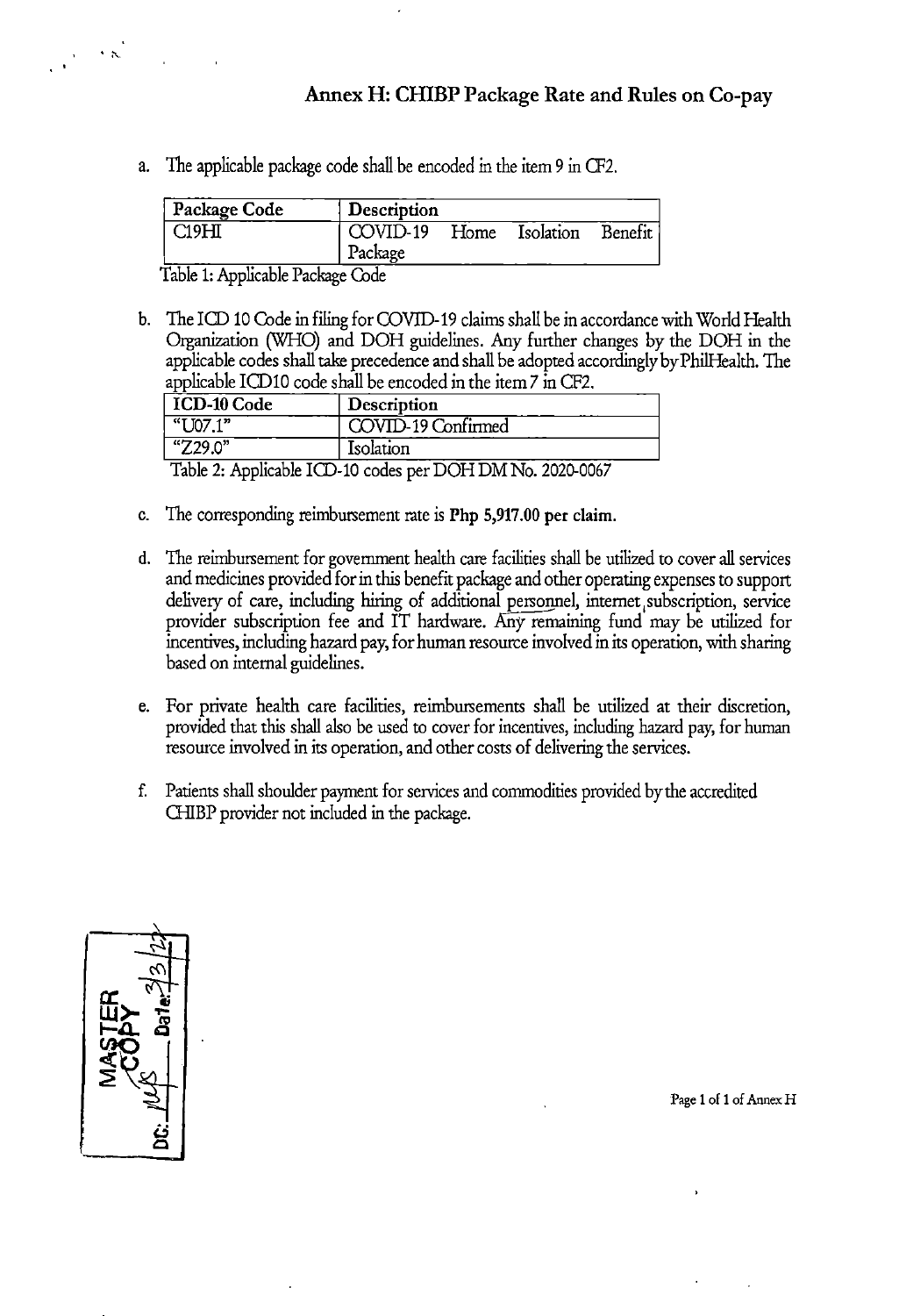## **Annex 1: Medical Certificate**

## **Certificate**

## **(TESTING CENTER LETTERHEAD)**

## **SAMPLE MEDICAL CERTIFICATE**

| Name: |  |  |  |
|-------|--|--|--|

Birthdate: \_\_\_\_\_\_\_ \_

Age:  $\qquad \qquad$ 

Date Performed:

This is to certify that the abovementioned patient was tested for COVID-19 Rapid Antigen Test with the following details:

Test Method Used: Rapid Antigen Test

Specimen used (indicated if nasal, nasopharygeal and/or oropharyngeal): \_\_\_\_ \_

Rapid Antigen Test Kit Brand: \_\_\_\_\_\_\_ \_

Date Perfonned: ------------

Date of Result: \_\_\_\_\_\_\_\_\_\_\_ \_

Result: \_\_\_\_\_\_\_\_\_\_ \_



(Signature of Physician) Name of Physician **PRC** License No.

Page I of I of Annex I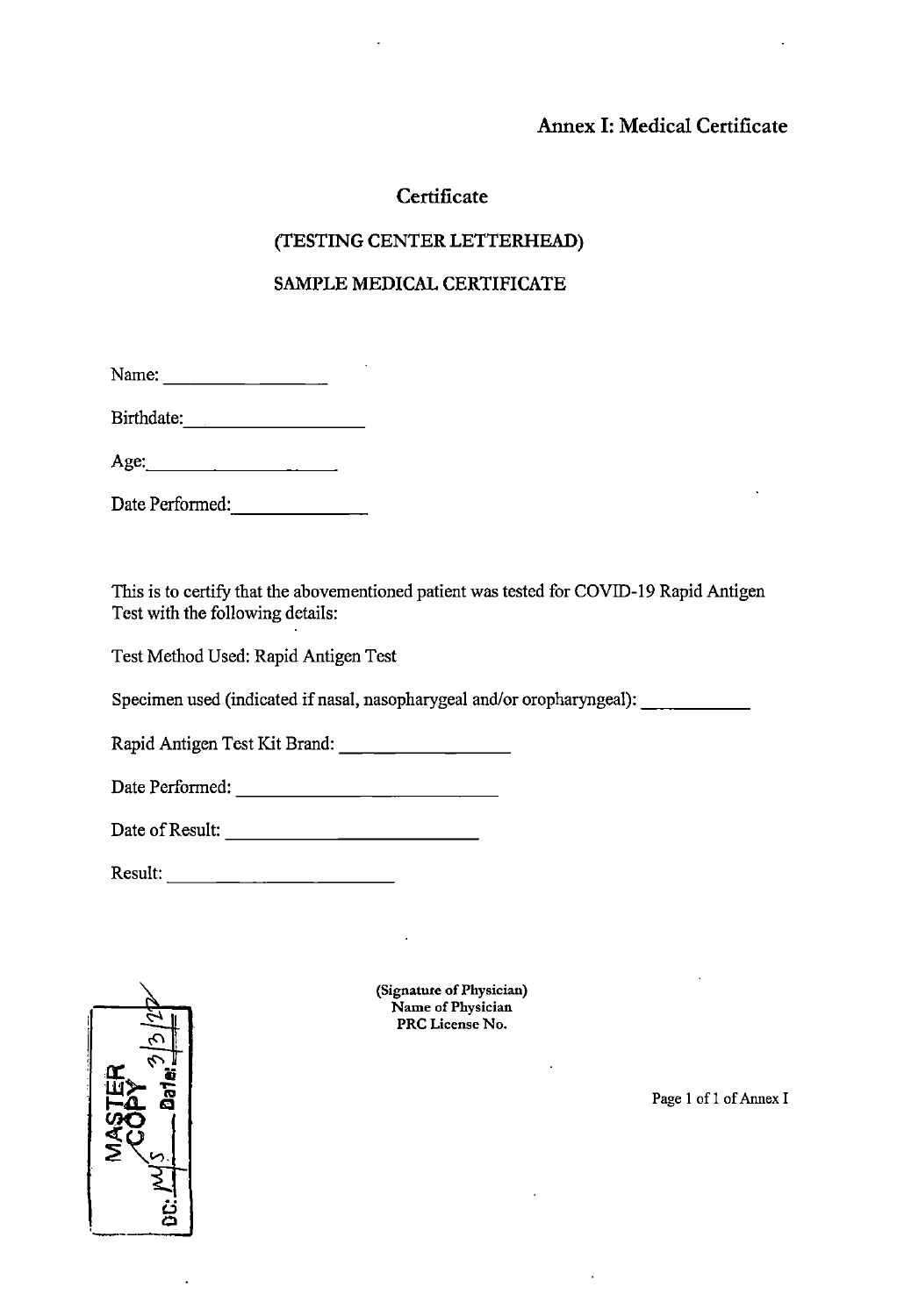## Annex **J:** Assessment Checklist of Clinical Criteria for **COVID-**19 Home Isolation Benefit Package

#### ASSESSMENT CHECKLIST OF CLINICAL CRITERIA FOR ISOLATION

|                                                                                                                                                                                                                                                                                                                                                                                                                                                                                                                           | Name of Patient:                             |            |            |              |    |              |                                                                                                                                                                                                                                                                     |               |     |        |          |  |  |
|---------------------------------------------------------------------------------------------------------------------------------------------------------------------------------------------------------------------------------------------------------------------------------------------------------------------------------------------------------------------------------------------------------------------------------------------------------------------------------------------------------------------------|----------------------------------------------|------------|------------|--------------|----|--------------|---------------------------------------------------------------------------------------------------------------------------------------------------------------------------------------------------------------------------------------------------------------------|---------------|-----|--------|----------|--|--|
| Birth date:                                                                                                                                                                                                                                                                                                                                                                                                                                                                                                               |                                              |            | Age: $\_$  |              |    | Test Result: |                                                                                                                                                                                                                                                                     |               |     |        |          |  |  |
| Type of confirmatory test:                                                                                                                                                                                                                                                                                                                                                                                                                                                                                                |                                              |            |            |              |    |              | Testing Facility:                                                                                                                                                                                                                                                   |               |     |        |          |  |  |
|                                                                                                                                                                                                                                                                                                                                                                                                                                                                                                                           | $\Box$ RTPCR                                 | $\Box$ RAT |            | $\Box$ Other |    |              | Test Result                                                                                                                                                                                                                                                         | Date Done: // |     |        |          |  |  |
|                                                                                                                                                                                                                                                                                                                                                                                                                                                                                                                           | nakasulat sa baba.<br>A. Clinical Evaluation |            |            |              |    |              | Panuto: Lagyan ng tsek mark□ ang kahon sa tabi ng iyong obserbasyon at rekomendasyon ayon sa mga kasagutan ng pasyenteng<br>ineevaluate. Siguraduhing lahat ng kahon ay napunan ng tama at ang mga rekomendasyon ay ayon sa mga panuntunan na                       |               |     |        |          |  |  |
|                                                                                                                                                                                                                                                                                                                                                                                                                                                                                                                           | Part 1. Signs and symptoms                   |            |            |              |    |              | Shortness of breath                                                                                                                                                                                                                                                 |               |     |        |          |  |  |
|                                                                                                                                                                                                                                                                                                                                                                                                                                                                                                                           | Fever                                        | П          | <b>Yes</b> | □            | No |              |                                                                                                                                                                                                                                                                     | П             | Yes | □      | No       |  |  |
|                                                                                                                                                                                                                                                                                                                                                                                                                                                                                                                           | Cough                                        | □          | Yes        | $\Box$       | No | ۰            | Chest pain                                                                                                                                                                                                                                                          | $\Box$        | Yes | $\Box$ | $\rm No$ |  |  |
|                                                                                                                                                                                                                                                                                                                                                                                                                                                                                                                           | Colds                                        | □          | Yes        | □            | No |              | Diarrhea                                                                                                                                                                                                                                                            | $\Box$        | Yes | □      | No       |  |  |
|                                                                                                                                                                                                                                                                                                                                                                                                                                                                                                                           | Muscle pain                                  |            | Yes        | $\Box$       | No |              | Loss of taste/smell                                                                                                                                                                                                                                                 | $\Box$        | Yes | ⊡      | No       |  |  |
|                                                                                                                                                                                                                                                                                                                                                                                                                                                                                                                           | Body weakness                                | 囗          | Yes        | □            | No |              |                                                                                                                                                                                                                                                                     |               |     |        |          |  |  |
| Paalala sa BHERT: Kapag ang patient ay may shortness of breath, chest pain, iba pang sintomas ng malubhang COVID-19, i-rekomenda<br>ang pasyente na magpakonsulta sa doctor.<br>Paalala sa Medical Professionals o sa Allied Health Professionals : Maaaring i- isolate ang mga pasyenteng may mild fever at ubo o<br>may at least 3 sa mga nakalistang sintomas sa taas. Kapag base sa iyong assessment ay may pneumonia na ang pasyente, huwag<br>irekomendang maghome isolate ang pasyente at i-refer agad sa ospital. |                                              |            |            |              |    |              |                                                                                                                                                                                                                                                                     |               |     |        |          |  |  |
| Tandaan:                                                                                                                                                                                                                                                                                                                                                                                                                                                                                                                  |                                              |            |            |              |    |              | (1) Ang mga asymptomatic, mild, and moderate COVID cases na walang pneumonia lamang ang maaring i-isolate sa bahay o sa mga CIU.<br>(2) Ang mga pasyenteng may positive COVID-19 test result lamang ang maaaring maka-avail ng benepisyo. Siguraduhing may positive |               |     |        |          |  |  |

test result ang pasyente upang malaman kung ito ay maaaring ipa-reimburse sa PhilHealth. (3) Ang mga pasyenteng hindi kailangan i-admit sa ospital ay kinakailangang may sapat na kapasidad na rna-isolate sa bahay para makaavail ng home isolation benefit ng PhilHealth. Siguraduhing may pirmadong social criteria checklist mula sa pasyente na siya ay maaaring i-isolate sa bahay. Kung walang pirmadong social criteria checklist, i-refer ang pasyente sa pinakamalapit na CIU.

**Recommended for:** o Home Isolation D TTMF/CIU D Ospital

 $\overline{1}$ 

| Assessed by:        | Name with signature and designation |                          |        |   |           |                      |                        |  |
|---------------------|-------------------------------------|--------------------------|--------|---|-----------|----------------------|------------------------|--|
| N                   |                                     |                          |        | ٠ | $\bullet$ |                      |                        |  |
| <b>Date:</b><br>Σ   |                                     | $\sim$ 1.16<br>$\bullet$ |        |   |           | <b>All Contracts</b> |                        |  |
| $\ddot{\mathbf{g}}$ |                                     |                          | $\sim$ |   |           |                      | Page 1 of 1 of Annex J |  |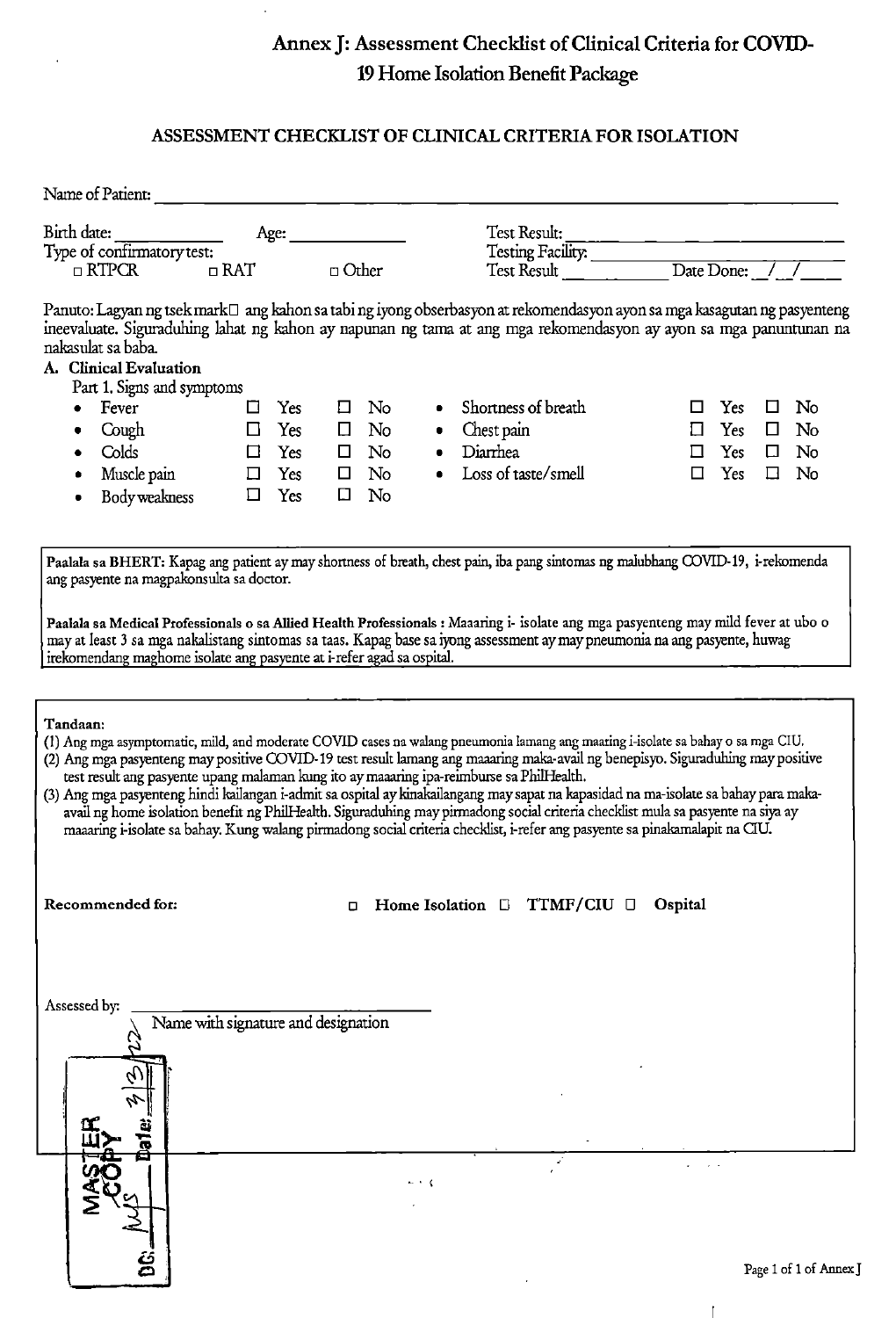# Form 1: Patient Attestation and Consent Form

Pagpapatunay at Pagbigay Pahintulot

## Panuto:

**MASTER** 

Bago magpa-home isolate, importanteng siguruhin na ikaw ay nararapat na i-isolate sa bahay. Upang matukoy kung ikaw ay nmaaring magpa-home isolate, sagutin ang ilang mga katanungan na naka-lista sa baba. Lagyan lamang ng tsek mark and sagot ng ayon sa iyong kasalukuyang sitwasyon.

|    |         | A. Social criteria Evaluation<br>1. Ako ay may sariling kwarto o ang higaan ko ay may sapat na distansya<br>(1 metro) sa kama ng ibang mga kasamahan ko sa bahay | <u> ()ი</u> | Hindi |
|----|---------|------------------------------------------------------------------------------------------------------------------------------------------------------------------|-------------|-------|
|    |         | 2. Ako ay may magagamit na banyo/toilet                                                                                                                          | $\rm{Co}$   | Hindi |
|    |         | 3. Ang kwarto ko ay may sapat na airflow/ventilation                                                                                                             | <u>( )റ</u> | Hindi |
|    |         | <del>= N1.</del> Ako ay ay tagapangalaga o may sariling kakayanan na matugunan ang<br>Npang-araw-araw kong pangangailangan                                       | Oo.         | Hindi |
|    |         | ': 5. Ako ay may telepono o laptop o gadget na maaaring magamit para sa<br>Anakausap ang healthcare workers o ang aking kapamilya                                | Oo.         | Hindi |
|    | pagkain | 6. Ako ay may access sa kuryente, tubig, at may paran para makaluto ng                                                                                           | ഗ           | Hindi |
| نى |         | Ako ay may sariling basurahan;"<br>ΙI                                                                                                                            | ( )റ        | Hindi |

Tandaan: Kung ikaw ay may kahit isang sagot na "Hindi" sa social criteria evaluation sa itaas, ikaw ay hindi maaaring i-homeisolate.

Ikaw ba ay socially eligible para sa Home Isolation?  $\Box$  Oo  $\Box$  Hindi

I HEREBY CERTIFY that the information provided in this form is complete, true and correct to the best of my knowledge.

FURTHER, I HEREBY ACKNOWLEDGE that I give my consent to PhilHealth to collect, use and process my personal information. I understand that my consent does not preclude the existence of other criteria for lawful processing of personal data, and does not waive any of my rights under the Data Privacy Act of 2012 and other applicable laws. ,

Lastly, I give my consent to participate in telemedicine. I have read the attached document in this attestation on telemedicine outlining all the potential risks, consequences and benefits of telemedicine. I know I have the opportunity to ask questions about additional information on telemedicine to my physician of choice. I understand the written information provided to me.

Pinatototohanan ko na ang impormasyong ibinigay sa form na ito ay kumpleto, totoo at tama sa abot ng aking kaalaman.

Bukod pa rito, pinahihintulutan ko ang PhilHealth na mangolekta, gamitin at iproseso ang aking personal na impormasyon. Nauunawaan ko na ang pahintulot ko ay hindi hadlang sa pagkakaroon ng iba pang mga pamantayan para sa pagproseso ng personal na data alinsunod sa batas at hindi inuurong ang alimnan sa akiog ruga karapatan sa ilaliru ng Data Privacy Act ng 2012 at iba pang angkop na mga batas.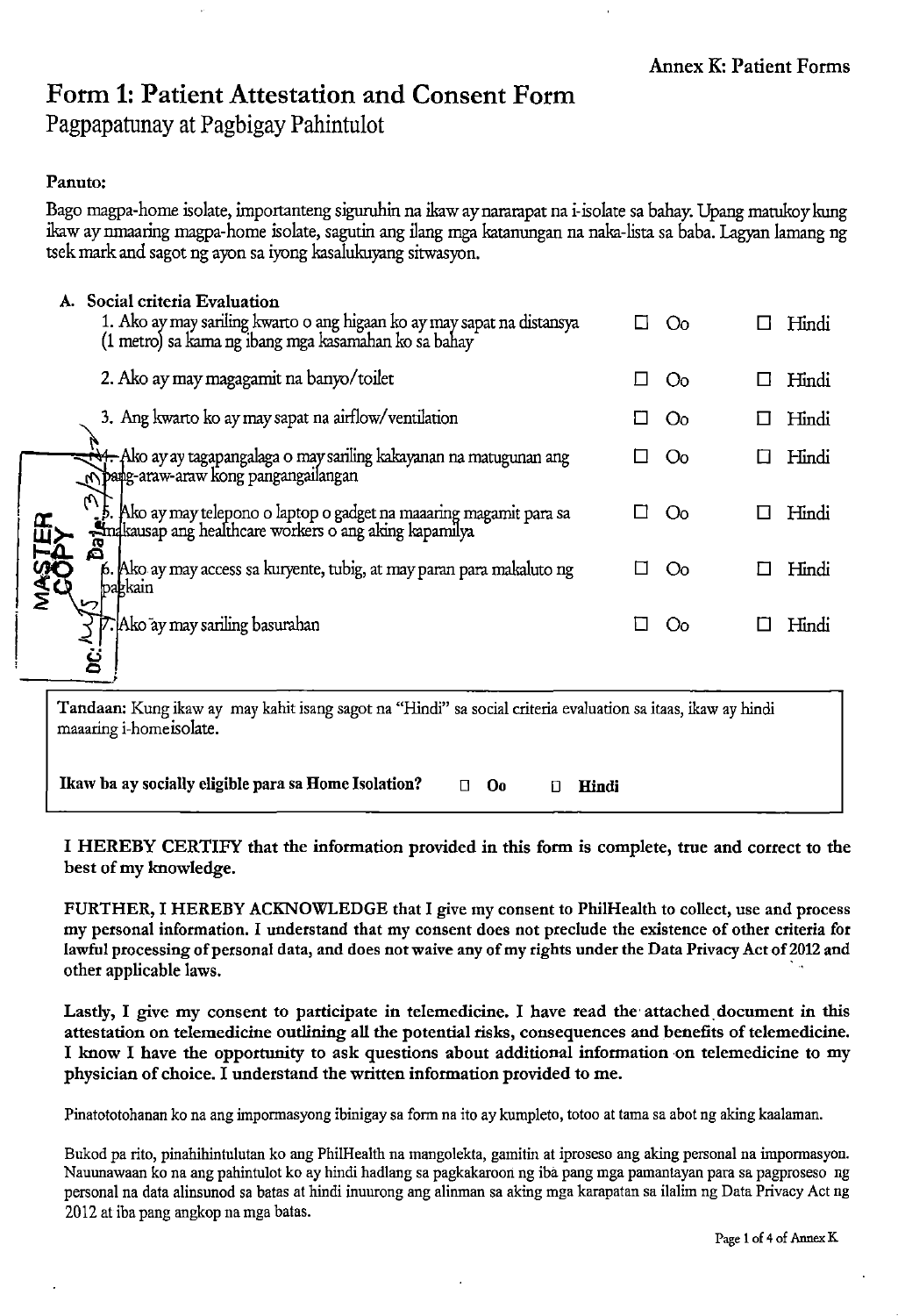Sa huli, binibigay ko ang aking pahintulot na makibahagi sa telemedicine. Nabasa ko na ang nakalakip na dokumento sa pagpapatunay na ito ukol sa telemedicine na nagbabalangkas ng lahat ng potensyal na paugauib, kahihinatnau at benepisyo ng telemedicine. Alam ko na may pagkakataon akong magtanong sa aking maugagamot ng mga karagdagang imponnasyon tungkol sa telemedicine. Nauunawaan ko ang nakasulat na impormasyong ibinigay sa akin.

Signature

Patient (or person authorized to give consent)

Date:

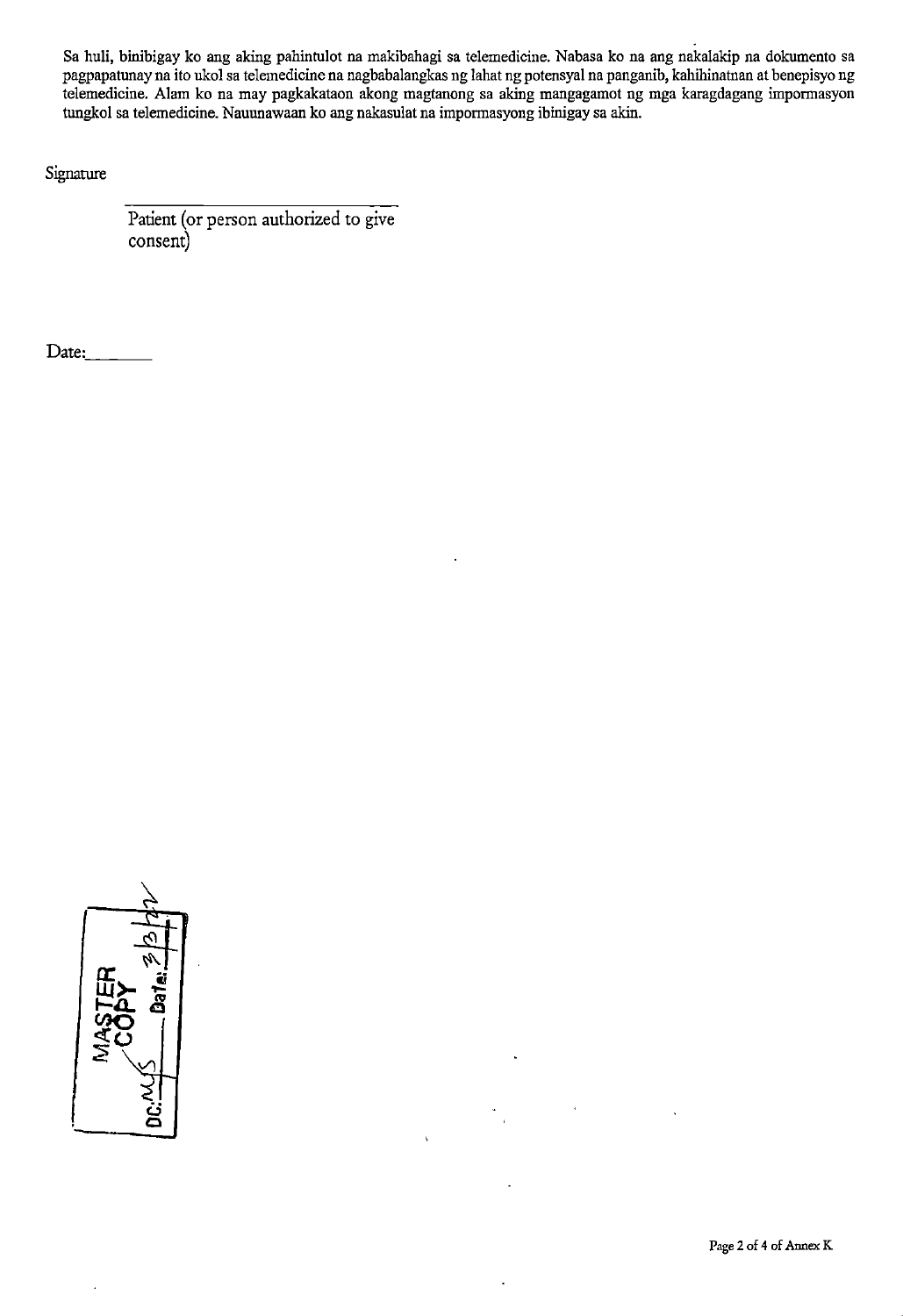## TELEMEDICINE CONSULTATION

Purpose and Benefits. The purpose of this service is to use telemedicine to enable patients to still receive health services even while staying at home during the enhanced community quarantine, except for serious conditions, emergencies, or to avail of COVID-19- related health services as per standing protocols.

Layunin at mga Benepisyo. Ang layunin ng serbisyong ito aygamitin ang telemedicine upang makatanggap pa rin ang mga pasyente ng mga serbisyong pangkalusugan habang nananatili sa bahaysa panahon ng quarantine, maliban na lang kung may malubhang kondisyon, emergency, o upang makuha ang mga serbisyong pangkalusugan ayon sa mga umiirai na protocol.

Nature of Telemedicine Consultation: During the telemedicine consultation:

and Details of you and/or the patient's medical history, examinations, x-rays, and tests will be collected and Miscussed with other health professionals through the use of interactive video, audio and  $\overline{\mathbf{\mu}}$   $\overline{\mathbf{\mu}}$  if needed. 1-A. 9.

b) [Physical examination of you or the patient may take place.

Nonmedical technical personnel may be present in the telemedicine studio to aid in video transmission, if needed.

Video, audio, and/ or digital photo may be recorded during the telemedicine consultation visit.

Medical Information and Records. All existing laws regarding your access to medical information and copies of your medical records apply to this telemedicine consultation. Additionally, dissemination of any patient identifiable images or information from this telemedicine interaction to researchers or other entities shall not occur without your consent, unless authorized by existing law, policies and guidelines on privacy and data protection.

Confidentiality. Reasonable and appropriate efforts have been made to eliminate any confidentiality risks associated with the telemedicine consultation. Organizational, physical and technical security measures are in place to ensure that all infonnation processed during the consultation will remain confidential and only authorized personnel will have access to such infonnation on a need-to-know basis. All existing laws, policies and guidelines on privacy and data protection apply to infonnation disclosed during this telemedicine consultation.

Potential Risks and Consequences. The telemedicine consultation will be similar to a routine medical office visit, except interactive video technology will allow you to communicate with a physician at a distance. At first you may find it difficult or uncomfortable to communicate using video images. The use of video technologyto deliver healthcare and educational services is a new technology and may not be equivalent to direct patient to physician contact. *As* any medical procedure, there may be potential risks associated with the use of this technology. These risks may include, but may not be limited to:

- a. Information transmitted may not be sufficient to allow for a conclusive consultation by specialist. Following the telemedicine consultation, your physician may recommend a visit to a health facility for further evaluation.
- b. Delays in medical evaluation and treatment could occur due to deficiencies or failures of the equipment.Security protocols could fail, causing a breach of privacy of my confidential medical information.
- c. A lack of access to complete medical records may result in errors in medical judgement.
- d. There is no guarantee that this tele-consultation will eliminate the need for me to see a specialist in person.

Rights. You may withhold or withdraw consent to the telemedicine consultation at any time without affecting your right of future care or treatment, or risking the loss or withdrawal of any program benefits to which you would otherwise be entitled. You have the optionto consult with the physician in person if you travel to his or her location.

Financial Agreement. You and/or your insurance company will not be billed for this visit.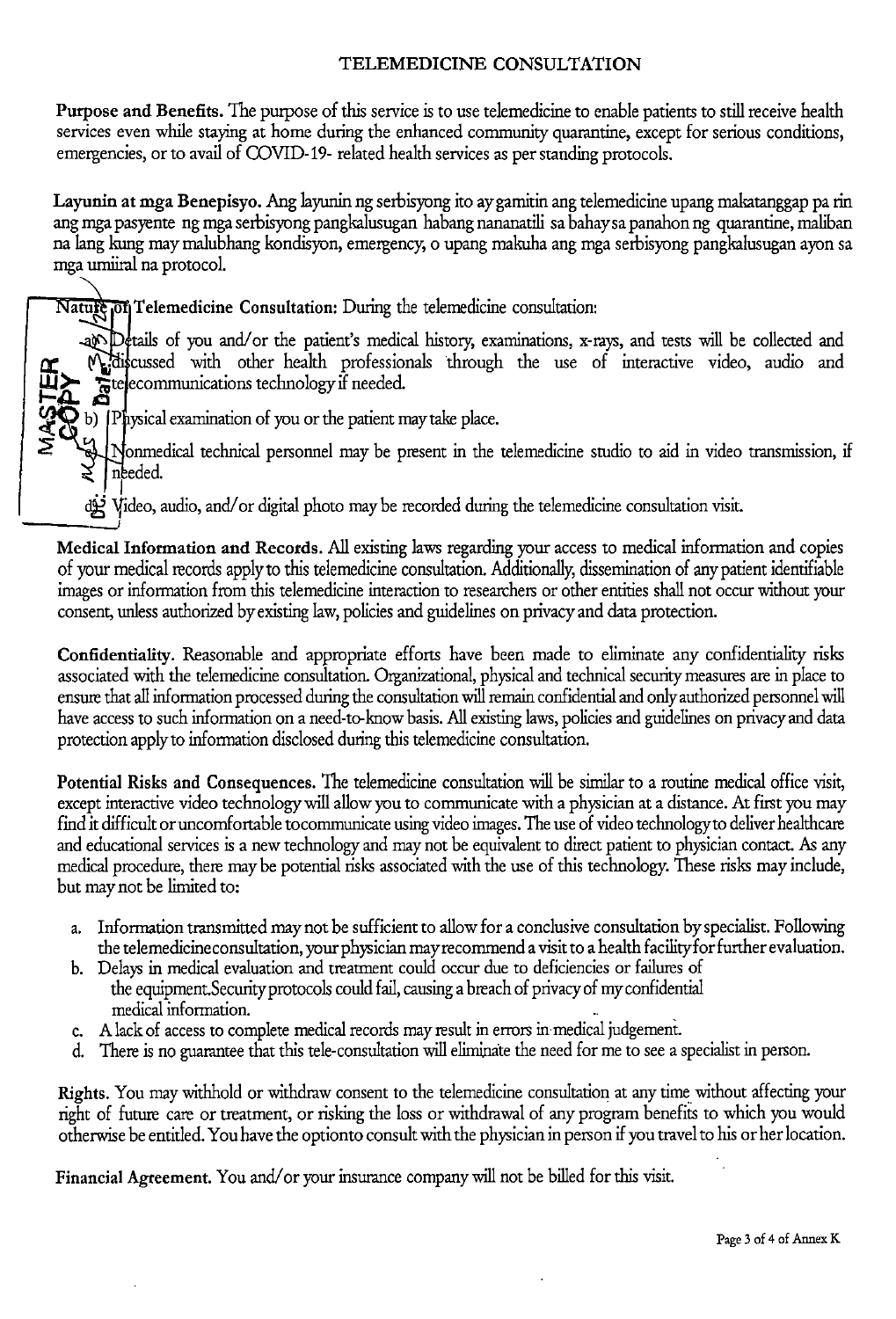## Form 2: Confirmation of Receipt of Kits

## Aking natanggap and COVID-19 Homecare kit na naglalaman ng:

- 1. 1L 70% Alcohol
- 2. 5 pieces Face Mask
- 3. 1-uoitPulse Oximeter
- 4. 1-unit Digital Thermometer
- 5. Authorization and Consent to Participate in Teleconsultation
- 6. Drugs and Medication
	- a. 18 pieces Paracetamol tablet (500 mg) or pediatric preparation equivalent
	- b. 12 pieces Lagundi Tablets or equivalent
	- c. 6 sachets ORS
	- d. 10 pieces Ascorbic Acid or pediatric preparation equivalent
	- e. 10 pieces Vitamin D or pediatric preparation equivalent
	- f. Zinc (lOpes tablets or 2 bottles syrup)

Mula kay:  $\frac{Signature over Printed Name}$ 

Recipient

Signature:

Patient (or person authorized to give consent)

Date:



Page 4 of 4 of Annex K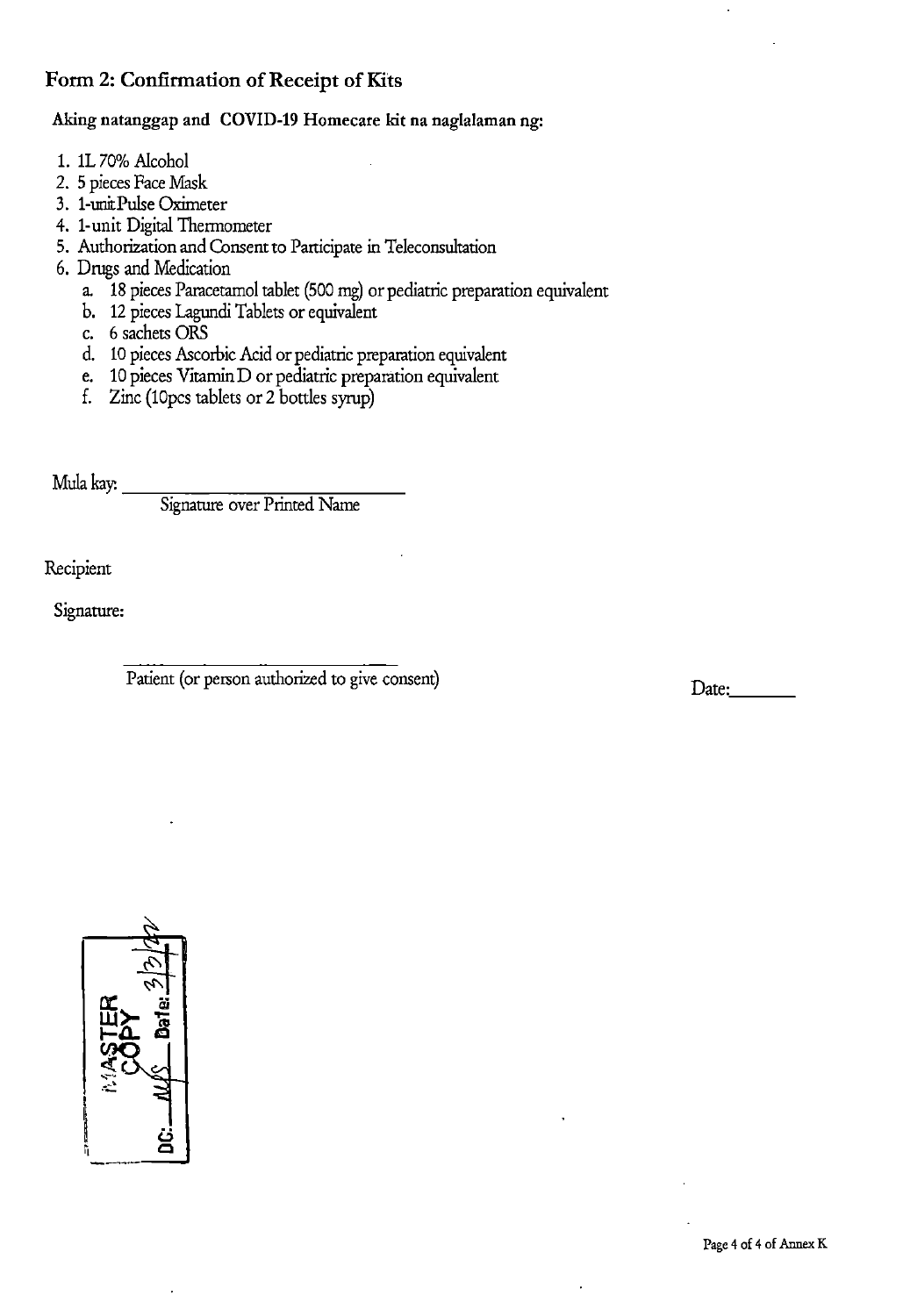

.----

Page 1 of 2 of Annex L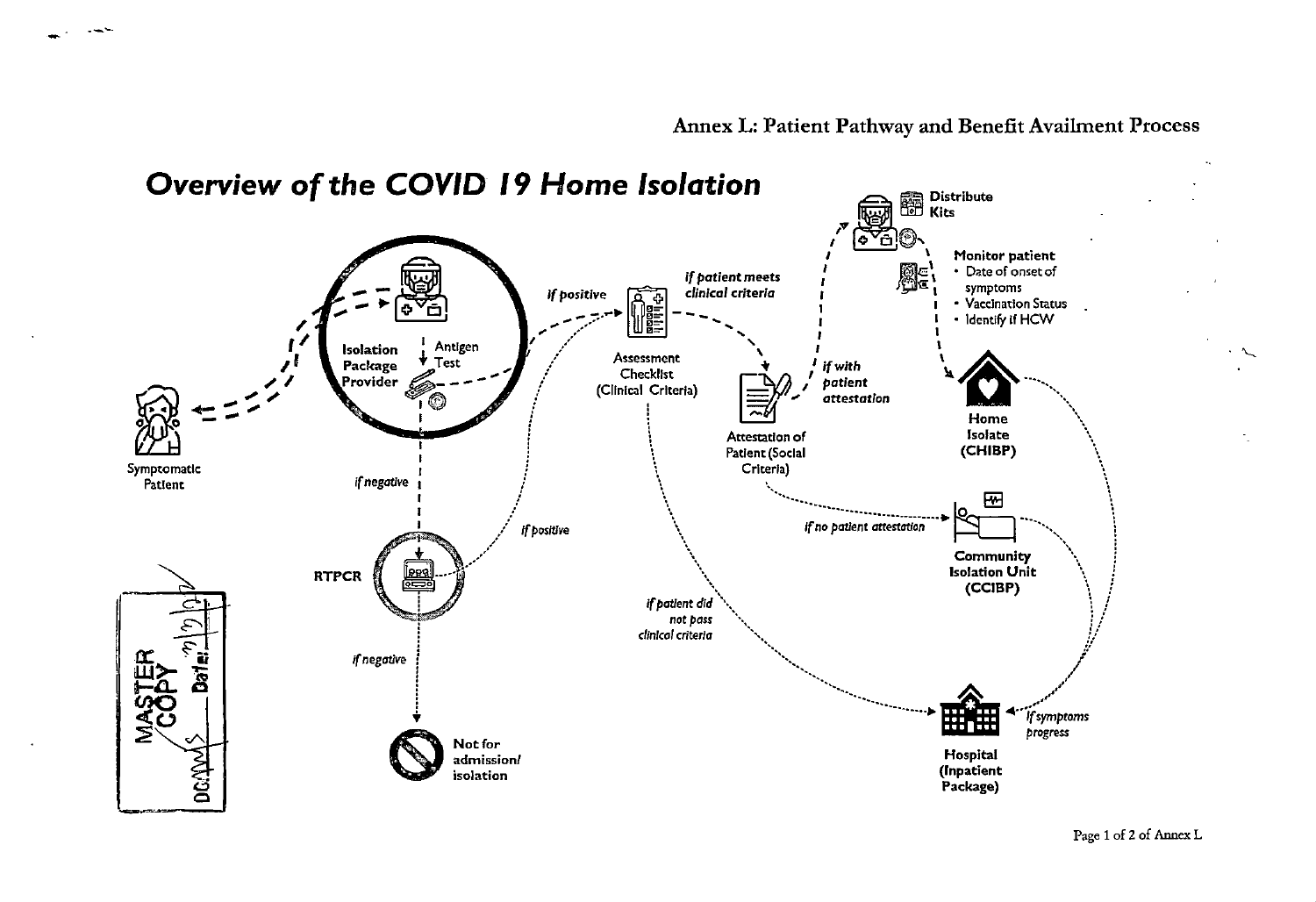## *Benefit Availment* **Process**



*.:..--*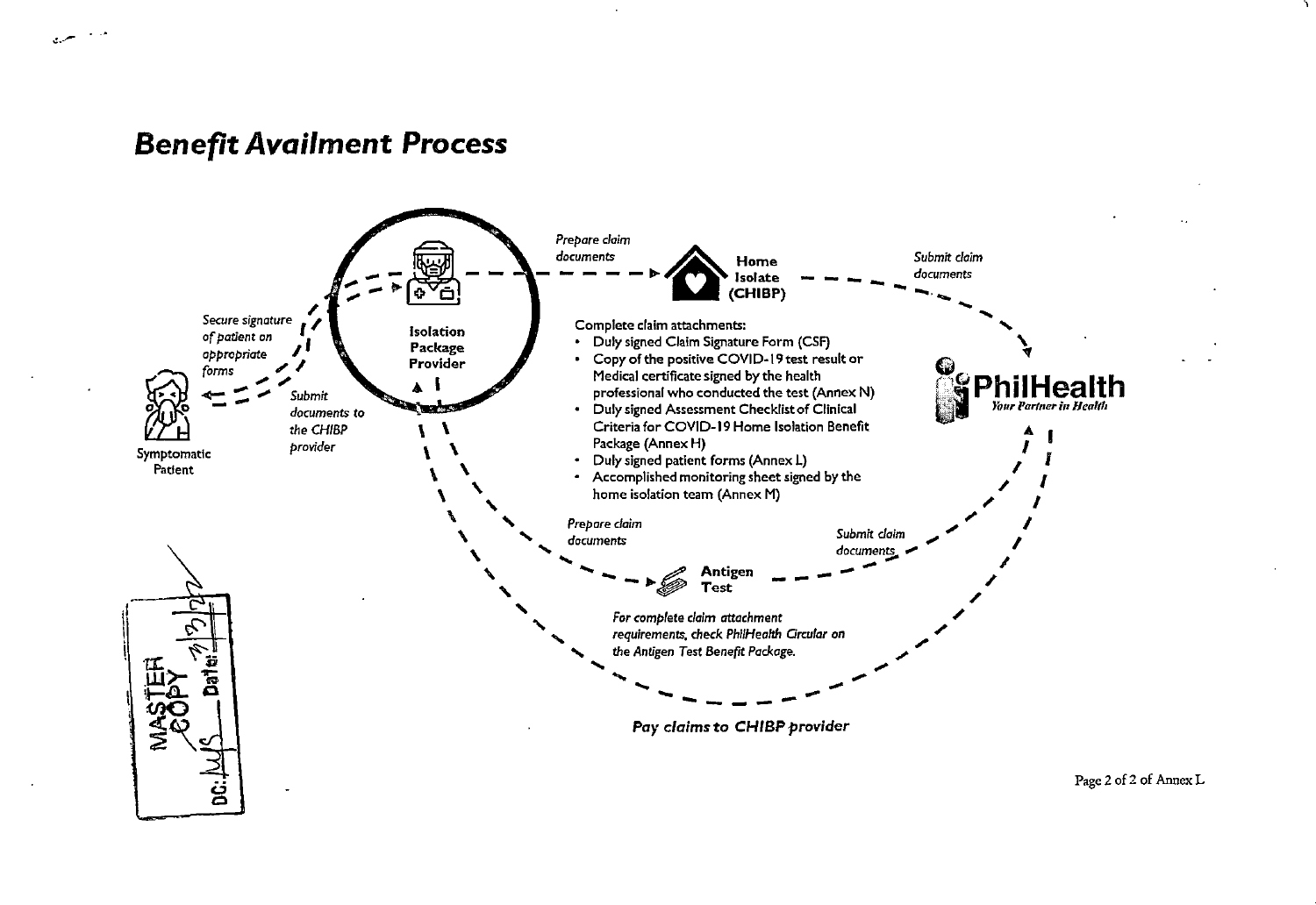#### **Annex M: Claims Requirement**

#### **Claims Requirement**

- a. Duly signed Claim Signature Form (CSF);
- b. Copy of the positive *COVID-19 test result or Medical certificate signed by the health professional who conducted the test (Annex I);*
- c. Duly signed Assessment Checklist of Oinical Criteria for COVID-19 Home Isolation Benefit Package (Annex );
- *d.* Duly signed attestation form confirming compliance to the social criteria for home isolation (Annex K)
- e. Duly Signed Certification of COVID-19 Home Isolation Kit Issuance (Annex *K)* or a duly signed acknowledgement receipt;
- f. Signed Authorization and Consent to Participate in Teleconsultation (Annex *K)*
- g. Accomplished monitoring sheet signed by the home isolation team (Annex  $N$ )

ღ **a::** N\ Iii **w>- ·"i** .  $\frac{1}{2}$ 

Page 1 of 1 of Annex M